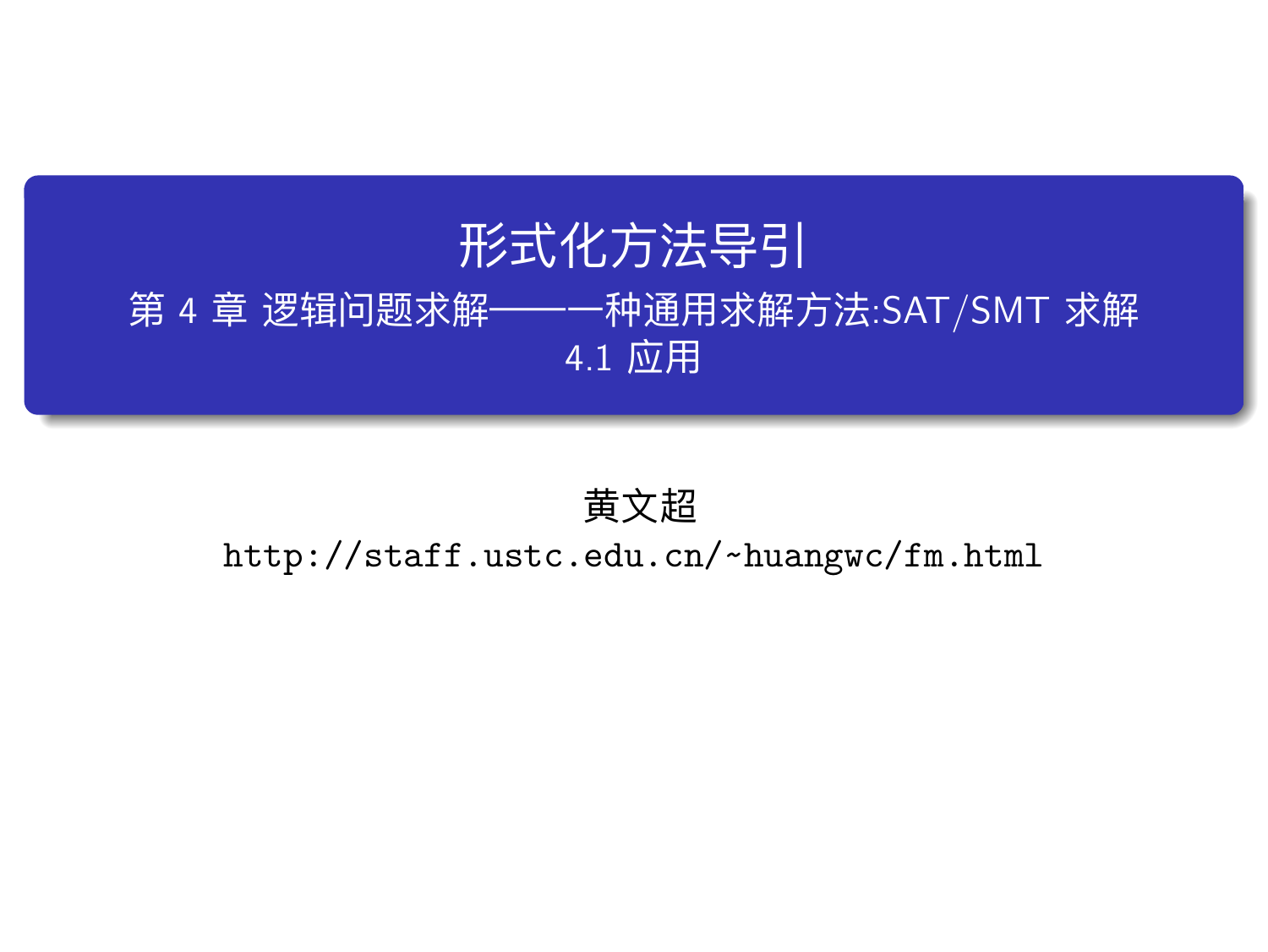# 课程回顾

- 第 1 章: 自动机、可计算性、复杂度理论
	- 问题是什么?可以解么? 有多难?
- 第 2 章: 怎样用逻辑来定义一个验证器问题?
	- Propositional logic, first-order logic, higher-order logic
- 第 3 章: 怎样进一步定义一种演算规则rules 来降低求解难度?
	- The proof calculus of natural deduction
- 本章: 如何针对上述的 rules求解?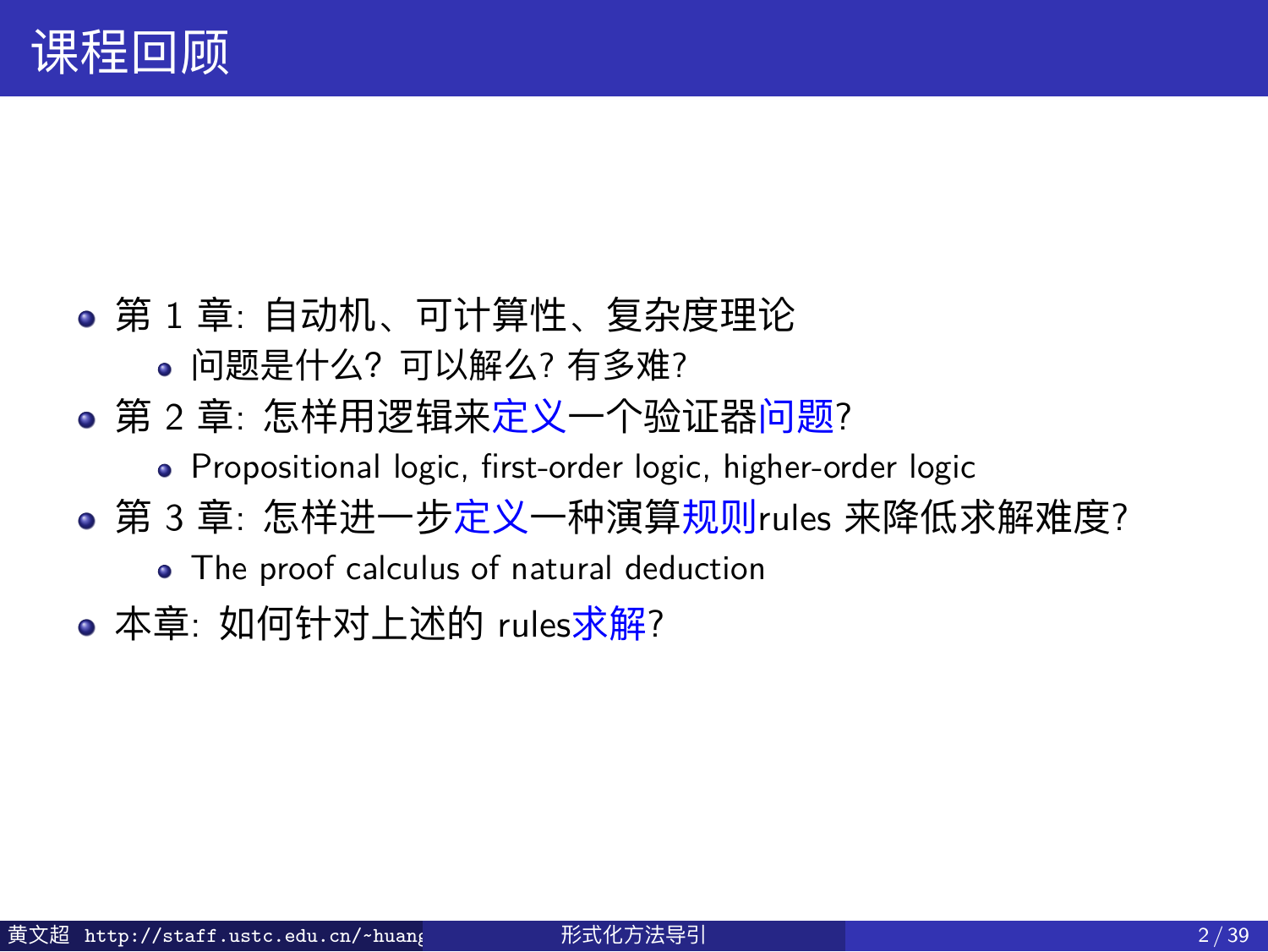## 本章内容

- 应用: 如何用工具解决经典逻辑相关的问题?
	- SAT,SMT 问题
	- 问题求解工具 Z3
	- 案例实现
		- **·** Satisfiability
		- **•** Validity
		- Numbers and inequalities
		- Eight Queens problem
		- **•** Binary Arithmetic
		- Rectangle fitting
		- **·** Solving Sudoku
	- 其它应用: Symbolic execution

● 理论: 这些工具的核心算法?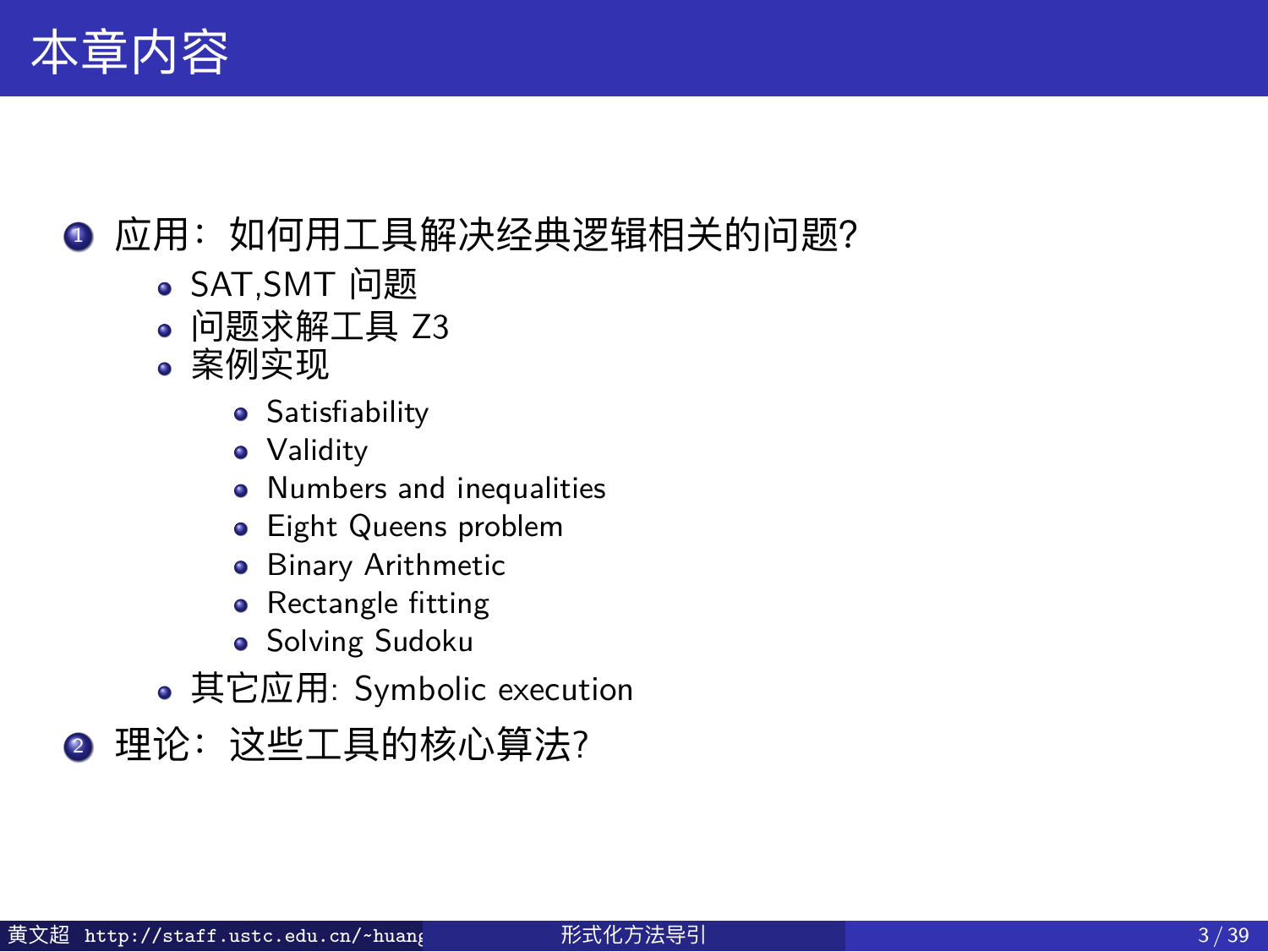1.1 SAT and SMT Problem | 回顾

# 定义: Propositional Logic in *BNF*

 $\phi ::= p \mid (\neg \phi) \mid (\phi \land \phi) \mid (\phi \lor \phi) \mid (\phi \to \phi)$ 

where *p* stands for any atomic proposition and each occurrence of *ϕ* to the right of ::= stands for any already constructed formula.

## 定义: Verification in Logics

Most logics used in the design, specification and verification of computer systems fundamentally deal with a *satisfaction relation*:

*M* ⊨ *ϕ*

问题:*M* ⊨ *ϕ* 在命题逻辑中更简单的表达是什么?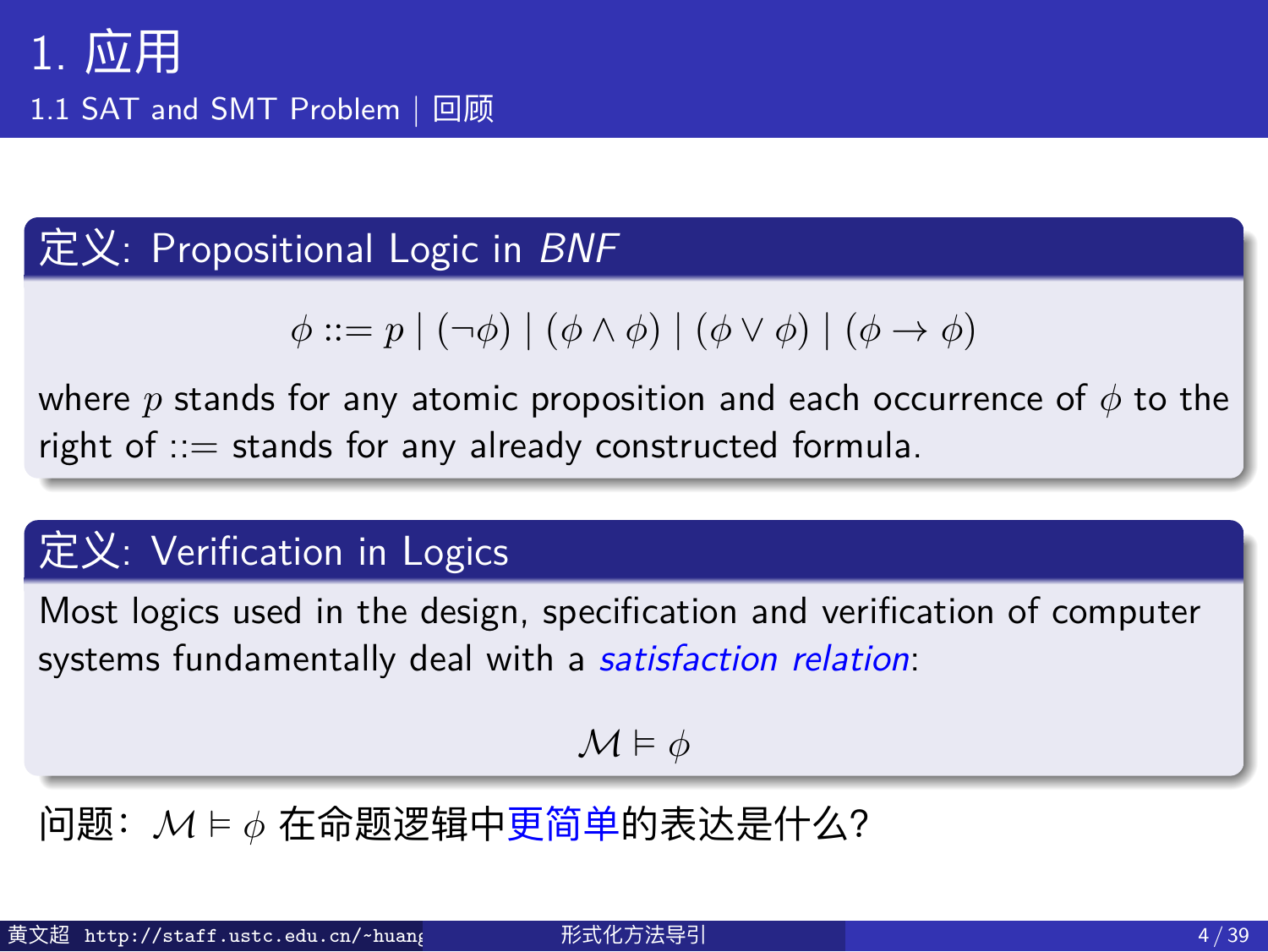1.1 SAT and SMT Problem | 更简单的表达?

问题:*M* ⊨ *ϕ* 在命题逻辑中更简单的表达是什么?

## 引理: (去除 *M*)

Given formulas  $\phi_1, \phi_2, \ldots, \phi_n$  and  $\psi$  of propositional logic,  $\phi_1, \phi_2, \ldots, \phi_n \models \psi$  holds iff  $\models \phi_1 \rightarrow (\phi_2 \rightarrow (\phi_3 \rightarrow \cdots \rightarrow (\phi_n \rightarrow \psi)))$ holds.

答:去除 *M* 后,求解 validity (见如下定义)

## 定义: Validity

We call  $\phi$  *valid*, if  $\models \phi$  holds.

We also call *ϕ* as a *tautology* (重言式), if *ϕ* is valid.

```
下一个问题:怎么求解 validity?
答:换一个问题求解: Satisfiability (见下页)
```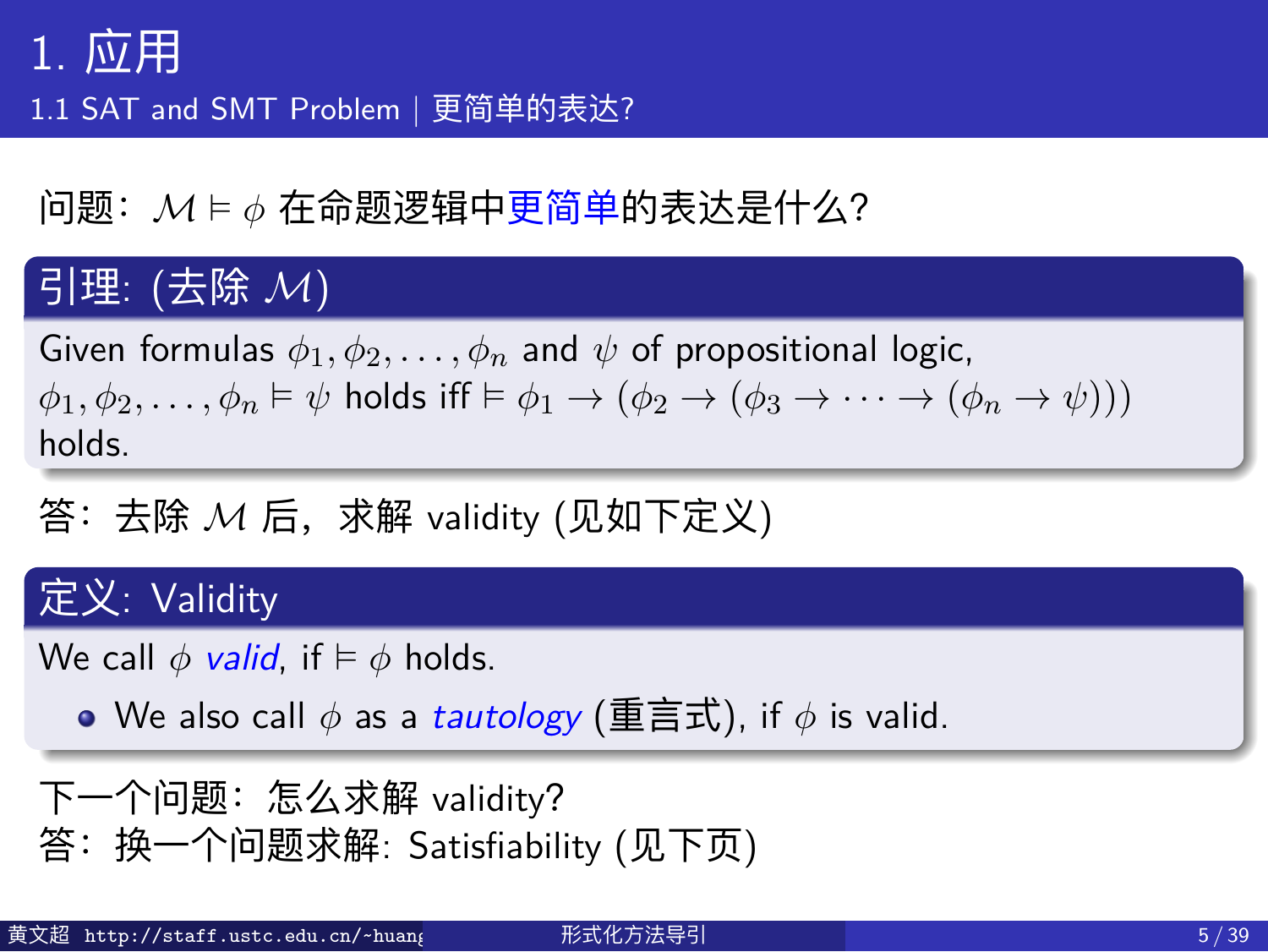1.1 SAT and SMT Problem | 等价问题?

#### 定义: Satisfiability

Given a formula *ϕ* in propositional logic, we say that *ϕ* is *satisfiable* if it has a valuation in which is evaluates to **T**.

### 例子:

 $p \lor q \rightarrow p$  is *satisfiable*, since it computes **T** if we assign **T** to *p*. Note that  $p \lor q \rightarrow p$  is *not valid*.

#### 定理:

Let *ϕ* be a formula of propositional logic. Then *ϕ* is *satisfiable* iff *¬ϕ* is *not valid*.

In other words,  $\phi$  is valid iff  $\neg \phi$  is not satisfiable.

总结: 求解 *M* ⊨ *ϕ* ——求解 Validity ——求解 Satisfiability.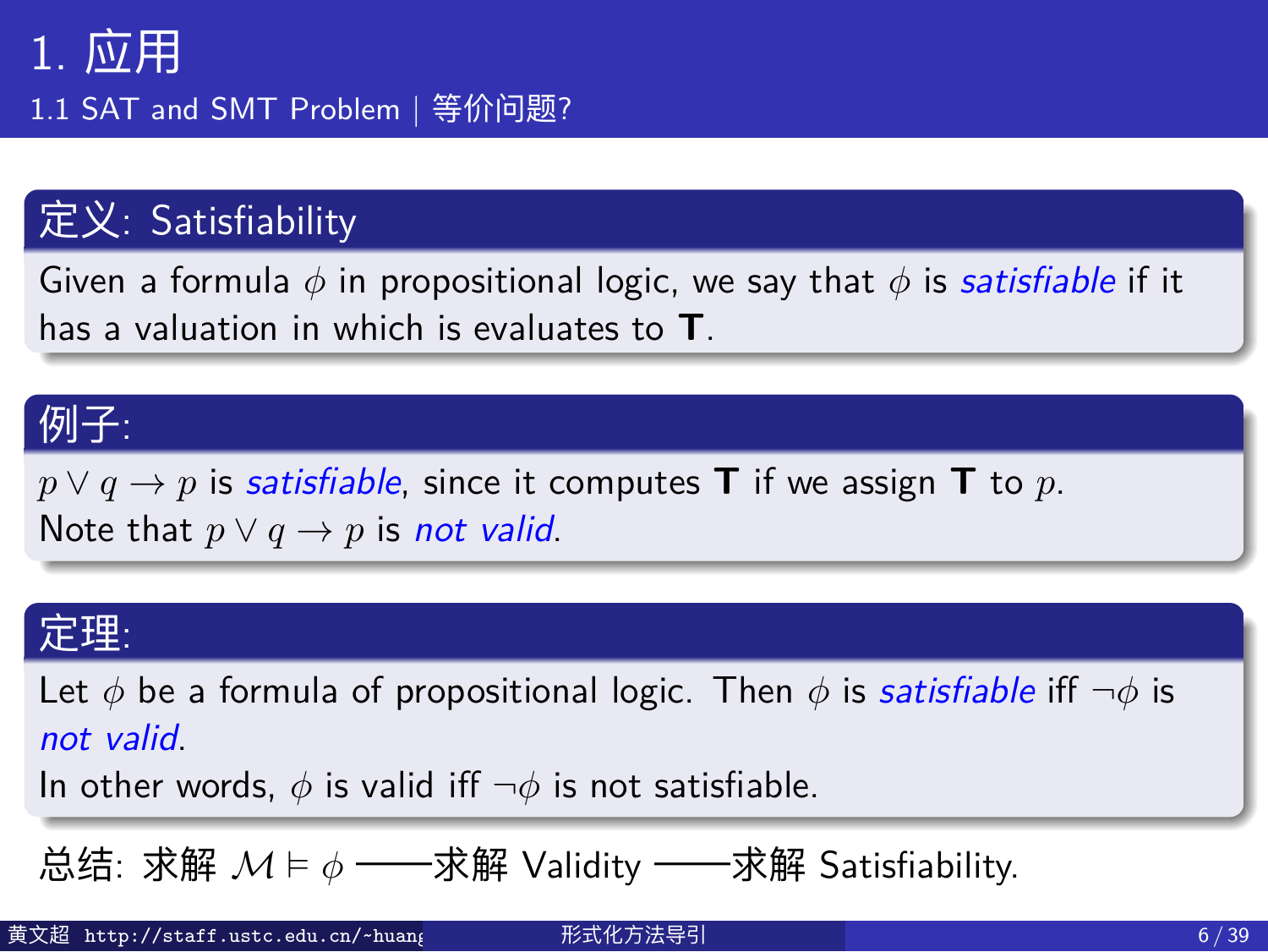1.1 SAT and SMT Problem | 问题定义

## 定义: SAT 问题

SAT is the *decision* problem: given a propositional formula, is it *satisfiable*?

SAT 问题可用于模型的验证!

### 回顾:问题可以解么? – 问题 4

Given a set  $A \subseteq S$ , and  $x \in S$ , whether there is a machine that can compute whether  $x \in A$ .

- Define a new machine, named *Turing machine,* 图灵机.
- $\bullet$  If yes, i.e., there is a Turing machine  $M$  for  $A$ , language  $A$  is *decidable*.
- If no, but there is a Turing machine *M* that can only accept *s*, if *s ∈ A*, language *A* is *still Turing-recognizable*.

SAT 是可计算的 (见下页)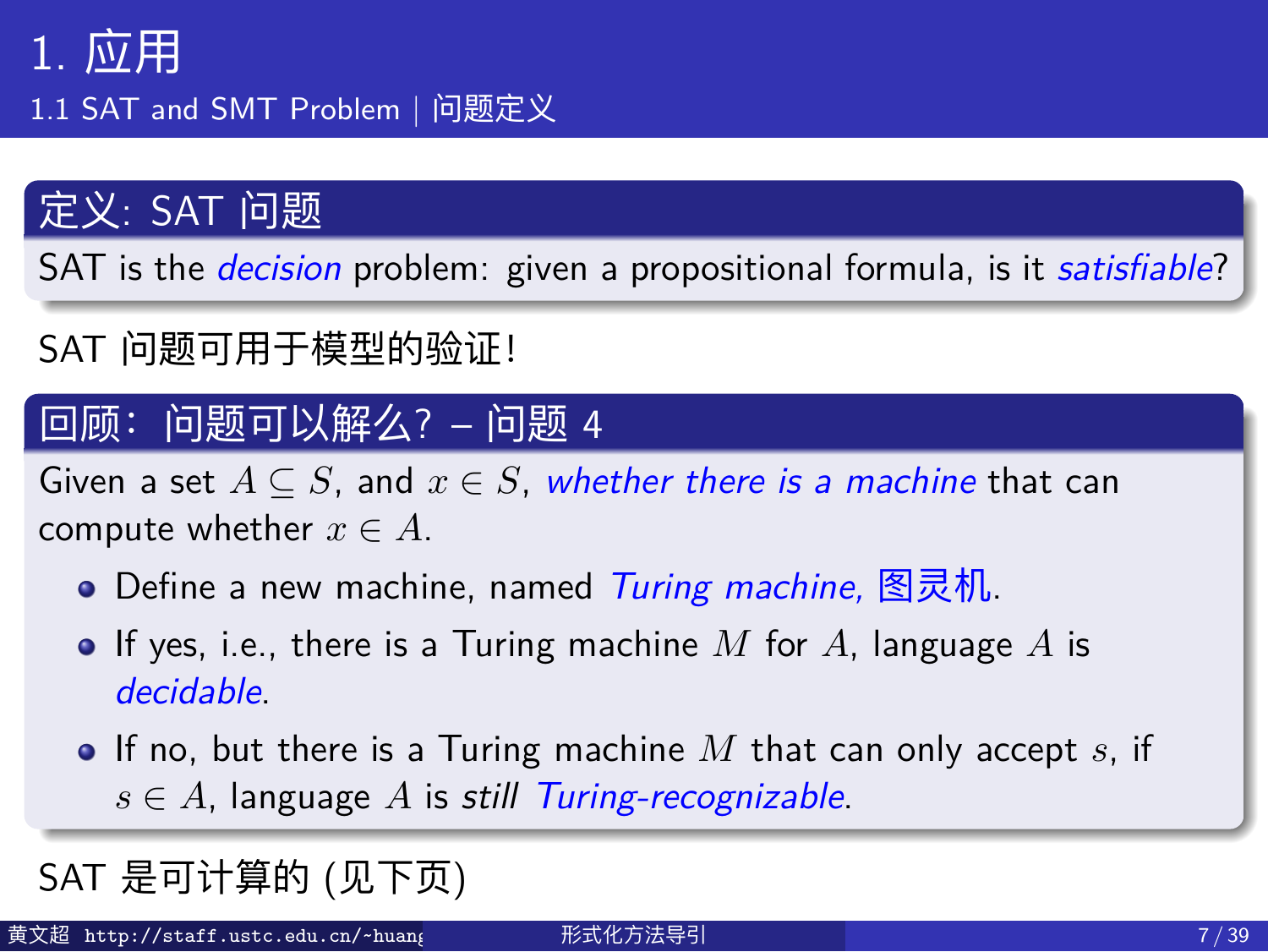1.1 SAT and SMT Problem | 问题分析

## 定义: SAT 问题

SAT is the *decision* problem: given a propositional formula, is it *satisfiable*?

#### SAT 是可计算的:

- Essentially, this consists of computing the values of the formula for all  $2^n$  ways to choose **T** or **F** for the *n* variables.
- 问:SAT 属于哪一类问题? (复杂度)
- 答:SAT 属于经典的 NP-Complete 问题 (1970 年开始研究)(Bad news)。

#### 回顾:定义: NP-complete and NP-hard

A language *B* is *NP-complete* if it satisfies two conditions:

- $\bullet$  *B* is in NP, and
- <sup>2</sup> every *A* in NP is polynomial time *reducible* to *B*.
- Here, *B* is *NP-hard* if it satisfies condition 2.

Classical *NP-complete* problem: *SAT* (形式化方法的重要问题之一).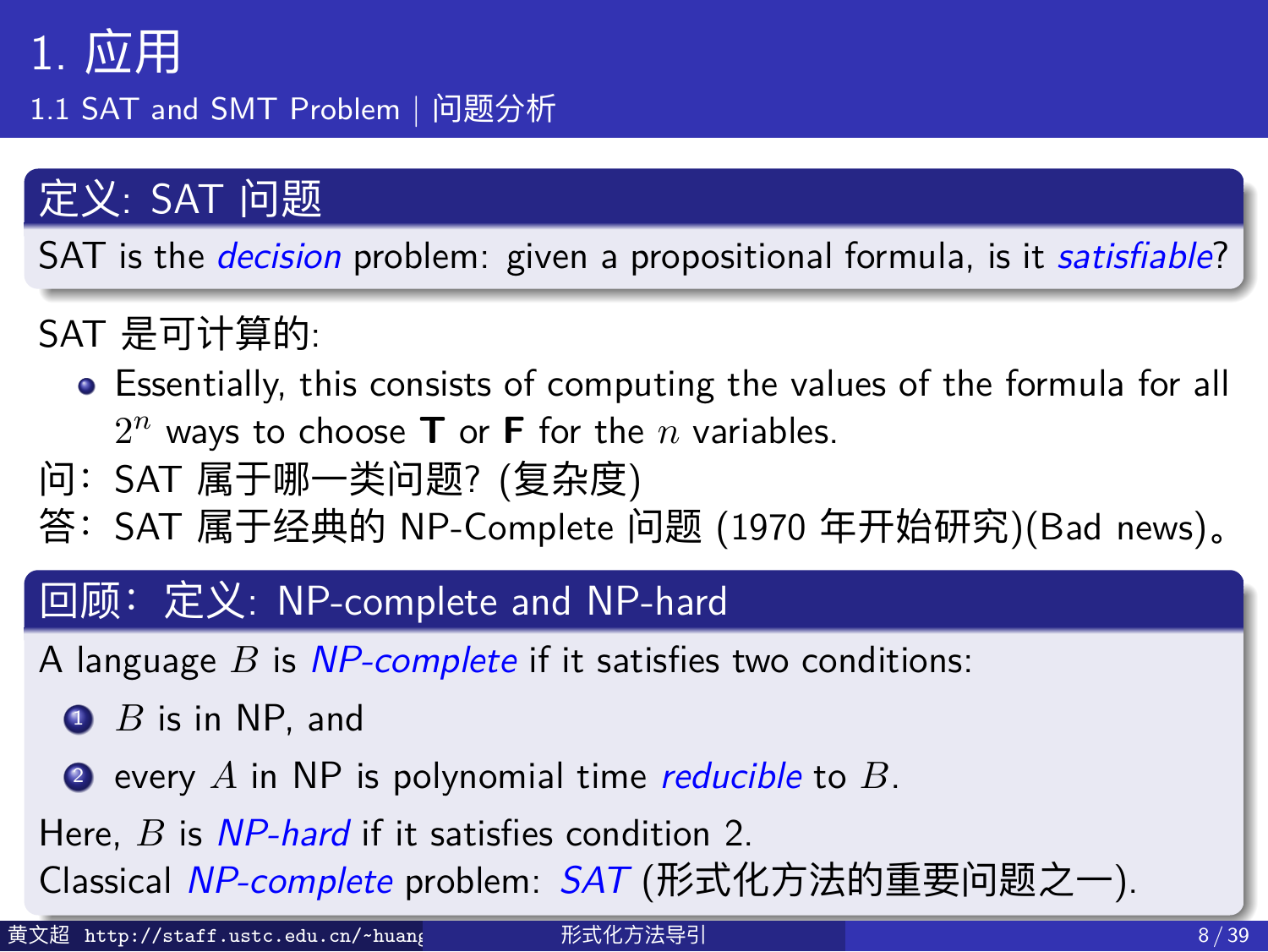## 1. 应用 1.1 SAT and SMT Problem | 问题定义

Good news: Current SAT solvers are successful for several big formulas.

•  $\mathfrak{H}$ : solving the n-queens problem for n=100 yields a 50Mb formula over 10000 variables, but is solved in 10 seconds by the SAT solver *Z3*.

## 定义: SMT problem

Extension of SAT, to deal with *numbers* and *inequalities*.

#### SAT, SMT 求解工具:

- $\bullet$  Z3, YICES, CVC4
- For non-commercial use they are free to download and to use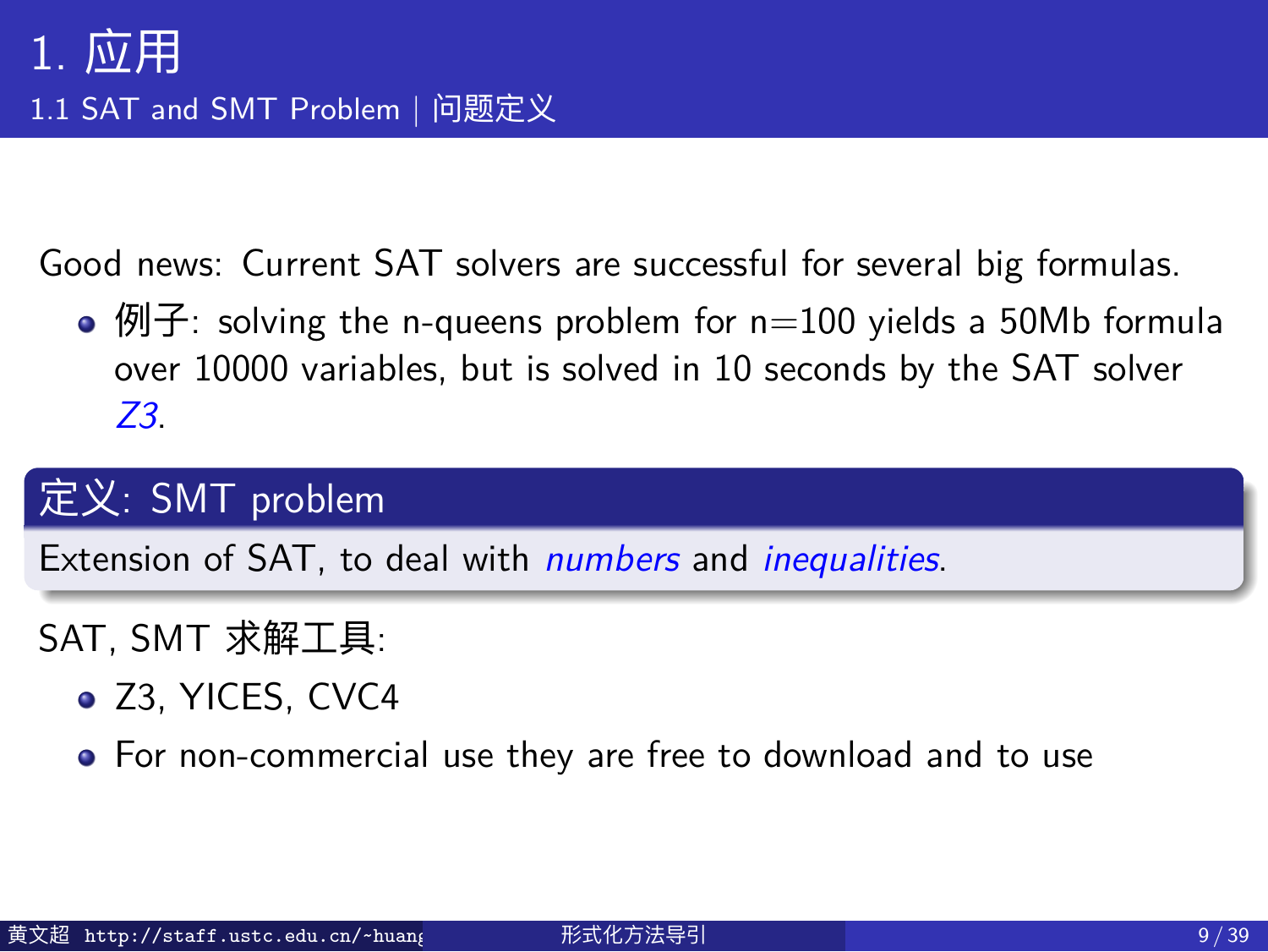## 1. 应用 1.2 问题求解工具 (Z3)

#### Z3

• Z3 is a theorem prover from Microsoft Research.

Z3 interfaces

- Default input format is SMTLIB2
- Other native foreign function interfaces:
	- $\bullet$  C++ API
	- .NET API
	- Java API
	- Python API
	- $\bullet$  C
	- OCaml
	- Julia

## 参考阅读

• SAT/SMT by Example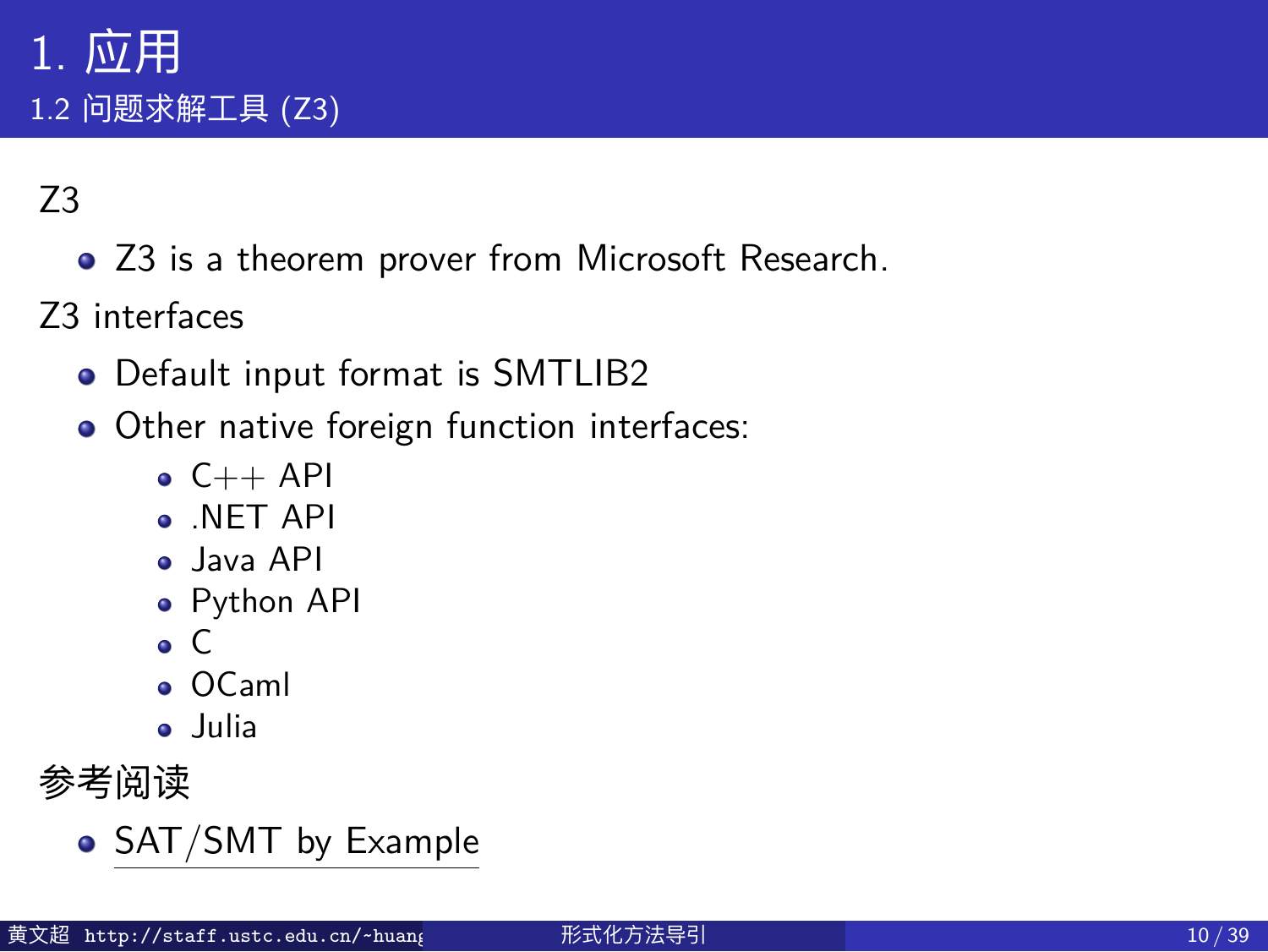## 1. 应用 1.3 案例实现 | Satisfiability

### 问题: Is *ϕ* satisfiable?

 $\phi$  =  $(p \rightarrow q) \land (r \leftrightarrow \neg q) \land (\neg p \lor r)$ 

from z3 import \*  $p = Bool('p')$  $q = Bool('q')$  $r = Bool('r')$  $solve(Implies(p, q), r == Not(q), Or(Not(p), r))$ 运行结果: \$python3 z3-1-sat.py  $[q = True, p = False, r = False]$ 解析: 存在一个解,满足 ⊨ *ϕ*。解为 *q* = **T** *∧ p* = **F** *∧ r* = **F**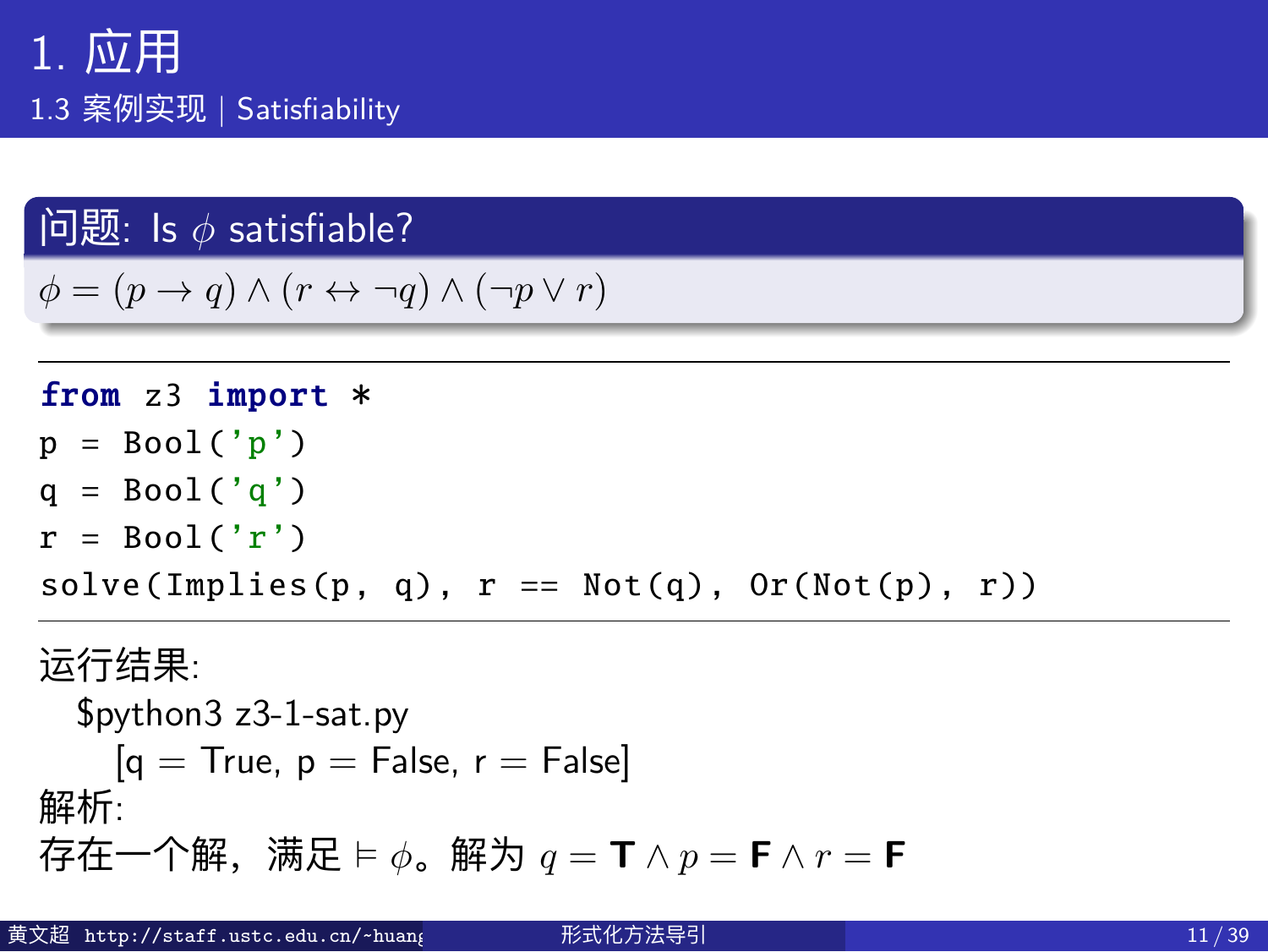## 1. 应用 1.3 案例实现 | Validity

```
from z3 import *
p, q = Books('p q')demorgan = \setminusAnd(p, q) == \setminusNot(Or(Not(p), Not(q)))
def prove(f):
    s = Solver ()
    s.add(Not(f))
    if s.check() == unsat:print("proved")
    else:
         print("failed to prove")
prove(demorgan )
```
## 问题: Is *ϕ* valid ? (i.e., ⊨ *ϕ*?)  $\phi = (p \land q) \leftrightarrow \neg(\neg p \lor \neg q)$ 运行结果: \$python3 z3-2-valid.py proved 解析: *ϕ* is valid,

iff *¬ϕ* is not satisfiable. So,  $\phi$  is valid.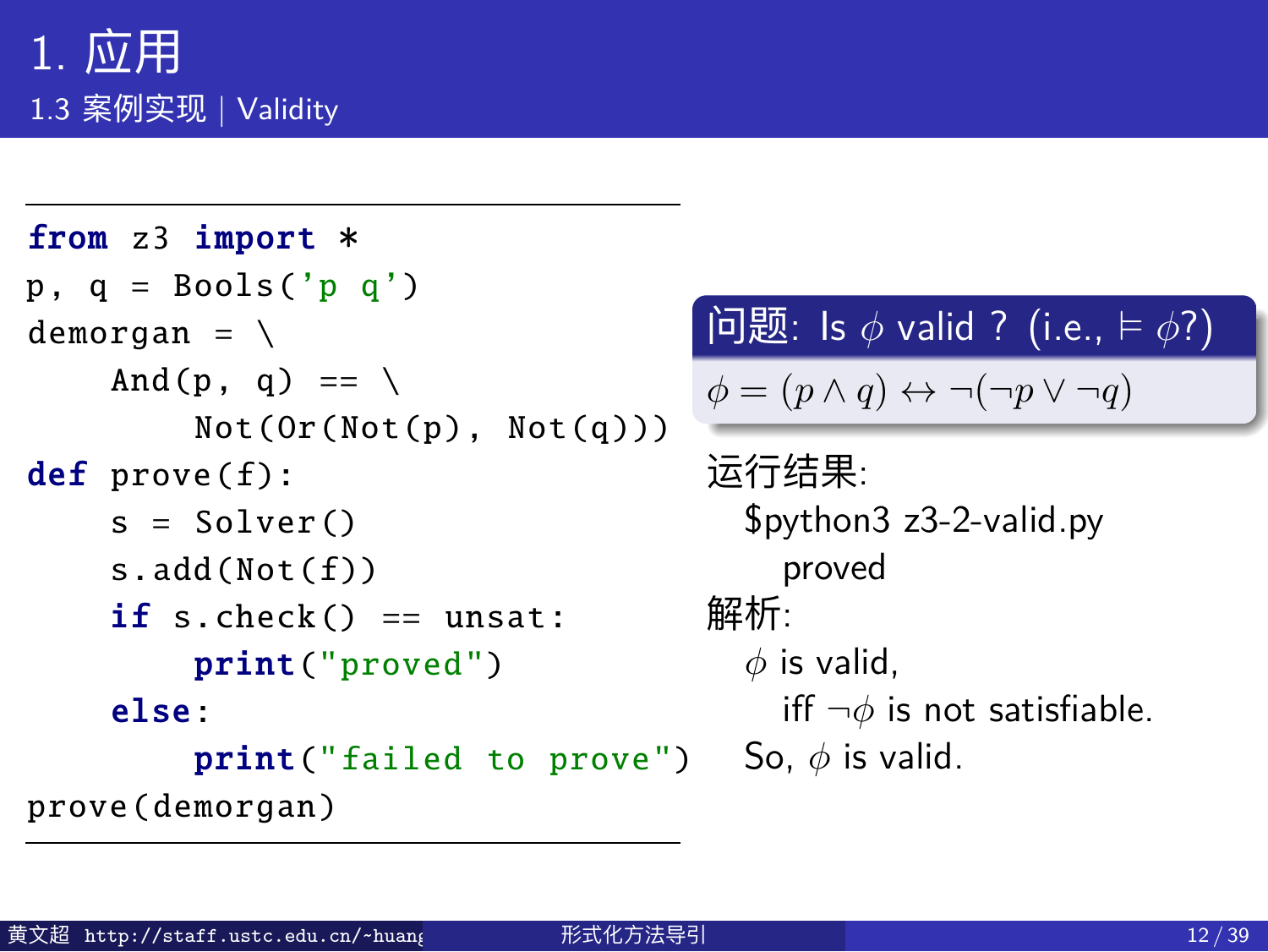1.3 案例实现 | numbers and inequalities

## 问题: Solve the following system of constraints

 $x > 2 \land y < 10 \land x + 2y = 7$ , where  $x, y$  are integers.

from z3 import \*  $x = Int('x')$  $y = Int('y')$  $solve(x > 2, y < 10, x + 2*y == 7)$ 运行结果:

\$python3 z3-3-inequalities.py  $[y = 0, x = 7]$ 解析: 该问题为 SMT 问题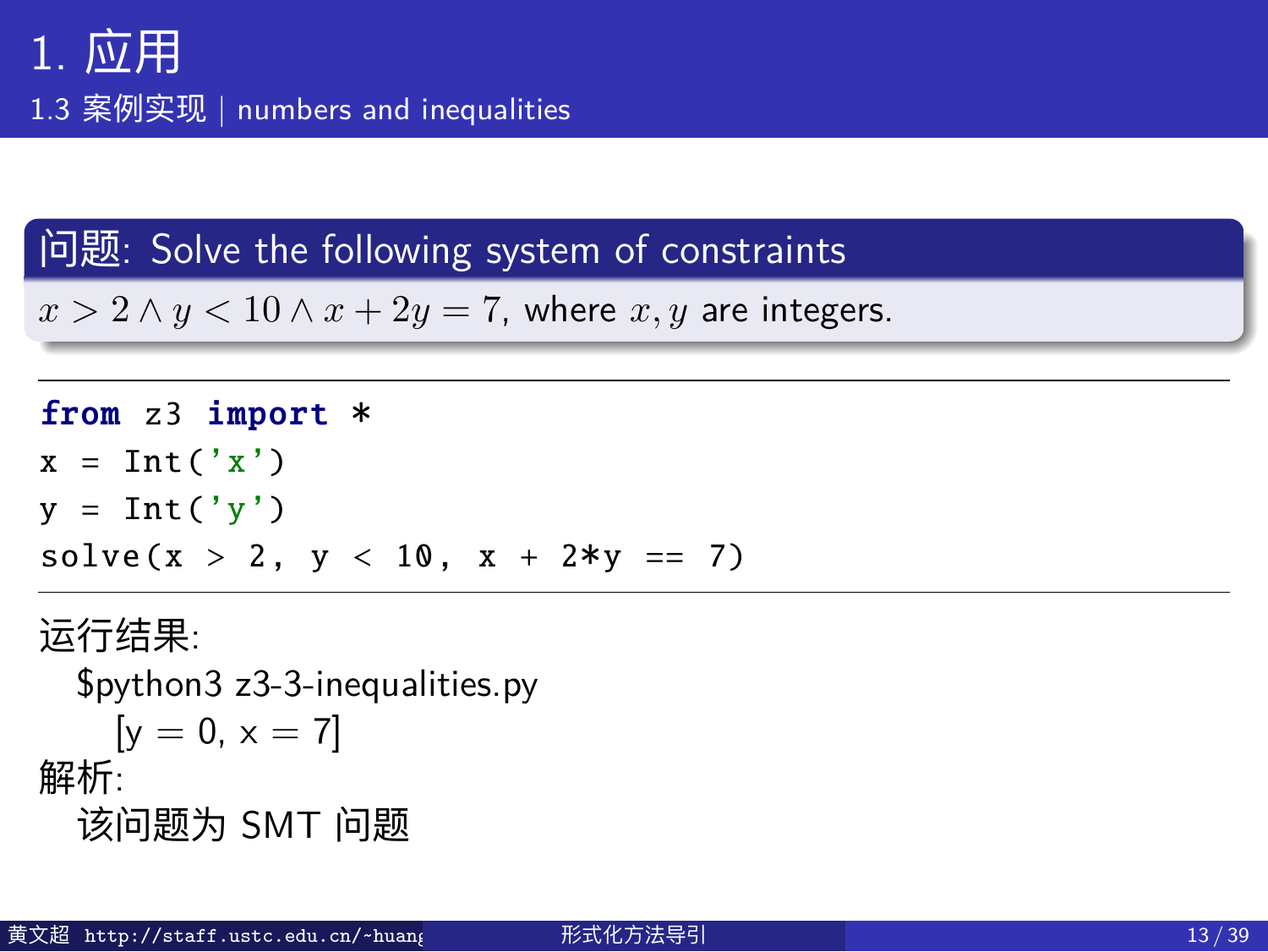## 问题: Eight-Queens

The eight queens puzzle is the problem of placing eight chess queens on an 8 *×* 8 chessboard so that *no two queens attack each other*. Thus, a solution requires that *no two queens* share the *same row, column, or diagonal*.



- As usual in SAT/SMT, don't think about how to solve it, but *only specify the problem*.
	- Pure SAT: only boolean variables, no numbers, no inequalities.
	- $\bullet$  For every position  $(i, j)$  on the board: boolean variable *pij* expresses whether there is a queen or not.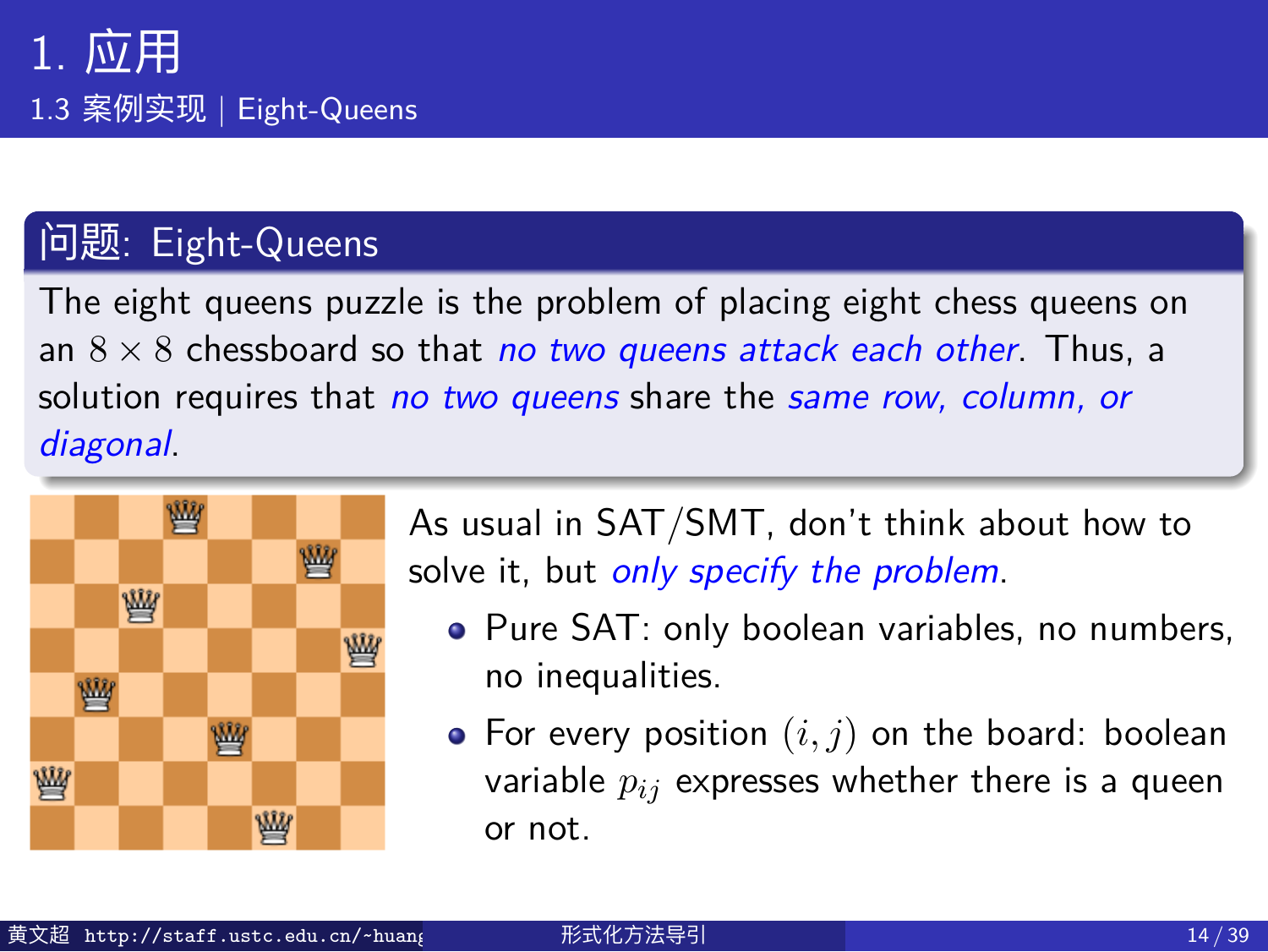| $p_{11} p_{12} p_{13} p_{14} p_{15} p_{16} p_{17} p_{18}$                             |  |  |  |
|---------------------------------------------------------------------------------------|--|--|--|
| $p_{21}$   $p_{22}$   $p_{23}$   $p_{24}$   $p_{25}$   $p_{26}$   $p_{27}$   $p_{28}$ |  |  |  |
| $p_{31}$   $p_{32}$   $p_{33}$   $p_{34}$   $p_{35}$   $p_{36}$   $p_{37}$   $p_{38}$ |  |  |  |
| $p_{41}$   $p_{42}$   $p_{43}$   $p_{44}$   $p_{45}$   $p_{46}$   $p_{47}$   $p_{48}$ |  |  |  |
| $p_{51}$   $p_{52}$   $p_{53}$   $p_{54}$   $p_{55}$   $p_{56}$   $p_{57}$   $p_{58}$ |  |  |  |
| $p_{61}$   $p_{62}$   $p_{63}$   $p_{64}$   $p_{65}$   $p_{66}$   $p_{67}$   $p_{68}$ |  |  |  |
| $p_{71}$   $p_{72}$   $p_{73}$   $p_{74}$   $p_{75}$   $p_{76}$   $p_{77}$   $p_{78}$ |  |  |  |
| $p_{81}$   $p_{82}$   $p_{83}$   $p_{84}$   $p_{85}$   $p_{86}$   $p_{87}$   $p_{88}$ |  |  |  |

Requirements until now (on *every* row):

(1) At least one queen on row *i*:

\n- $$
p_{i1} \lor p_{i2} \lor p_{i3} \lor p_{i4} \lor p_{i5} \lor p_{i6} \lor p_{i7} \lor p_{i8}
$$
\n- $8$
\n- $1 \circ$
\n

$$
\bigvee_{j=1} p_{ij}
$$

- (2) At most one queen on row *i*:
	- For every  $j < k$  not both  $p_{ij}$ and *pik* are true

$$
\bigwedge_{0 < j < k \leq 8} (\neg p_{ij} \lor \neg p_{ik})
$$

8

 $\sqrt{}$ 

$$
\bigvee_{j=1}^{8} p_{ij} \quad \wedge \quad \bigwedge_{i=1}^{8} \bigwedge_{0 < j < k \leq 8} (\neg p_{ij} \vee \neg p_{ik})
$$

黄文超 http://staff.ustc.edu.cn/~huang 形式化方法导引 15 / 39

 $\Lambda$ 8

*i*=1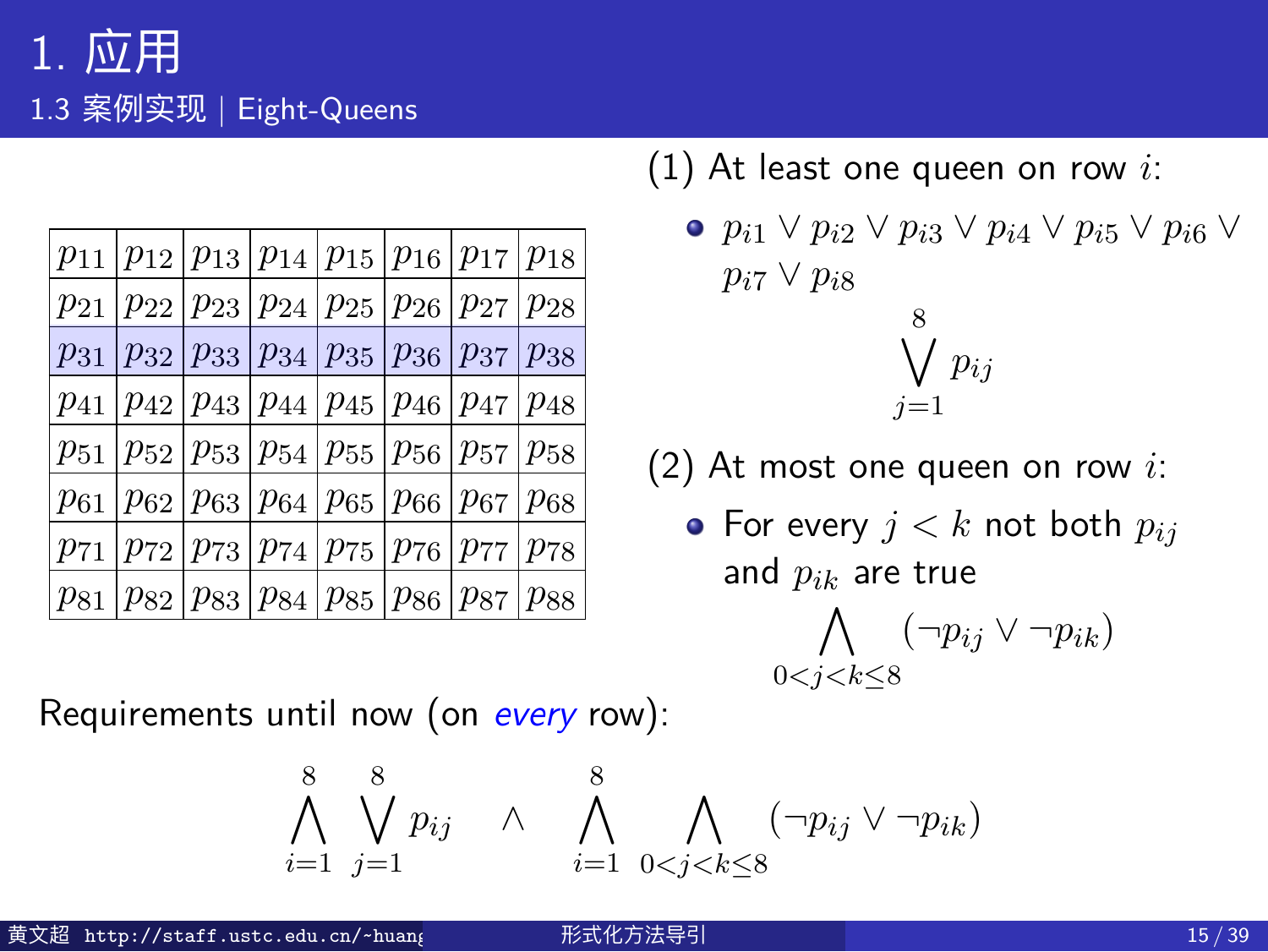|  |  | $p_{11}$ $p_{12}$ $p_{13}$ $p_{14}$ $p_{15}$ $p_{16}$ $p_{17}$ $p_{18}$               |  |  |
|--|--|---------------------------------------------------------------------------------------|--|--|
|  |  | $p_{21}$   $p_{22}$   $p_{23}$   $p_{24}$   $p_{25}$   $p_{26}$   $p_{27}$   $p_{28}$ |  |  |
|  |  | $p_{31}$   $p_{32}$   $p_{33}$   $p_{34}$   $p_{35}$   $p_{36}$   $p_{37}$   $p_{38}$ |  |  |
|  |  | $p_{41}$   $p_{42}$   $p_{43}$   $p_{44}$   $p_{45}$   $p_{46}$   $p_{47}$   $p_{48}$ |  |  |
|  |  | $p_{51}$   $p_{52}$   $p_{53}$   $p_{54}$   $p_{55}$   $p_{56}$   $p_{57}$   $p_{58}$ |  |  |
|  |  | $p_{61}$   $p_{62}$   $p_{63}$   $p_{64}$   $p_{65}$   $p_{66}$   $p_{67}$   $p_{68}$ |  |  |
|  |  | $p_{71}$   $p_{72}$   $p_{73}$   $p_{74}$   $p_{75}$   $p_{76}$   $p_{77}$   $p_{78}$ |  |  |
|  |  | $p_{81}$   $p_{82}$   $p_{83}$   $p_{84}$   $p_{85}$   $p_{86}$   $p_{87}$   $p_{88}$ |  |  |

Similarly, on every *column*:

 $\lambda^8$ *j*=1  $\frac{8}{1}$ *i*=1  $p_{ij}$  ∧  $\bigwedge^8$ *j*=1  $\Lambda$ 0*<i<k≤*8 (*¬pij ∨ ¬pkj* )

DIY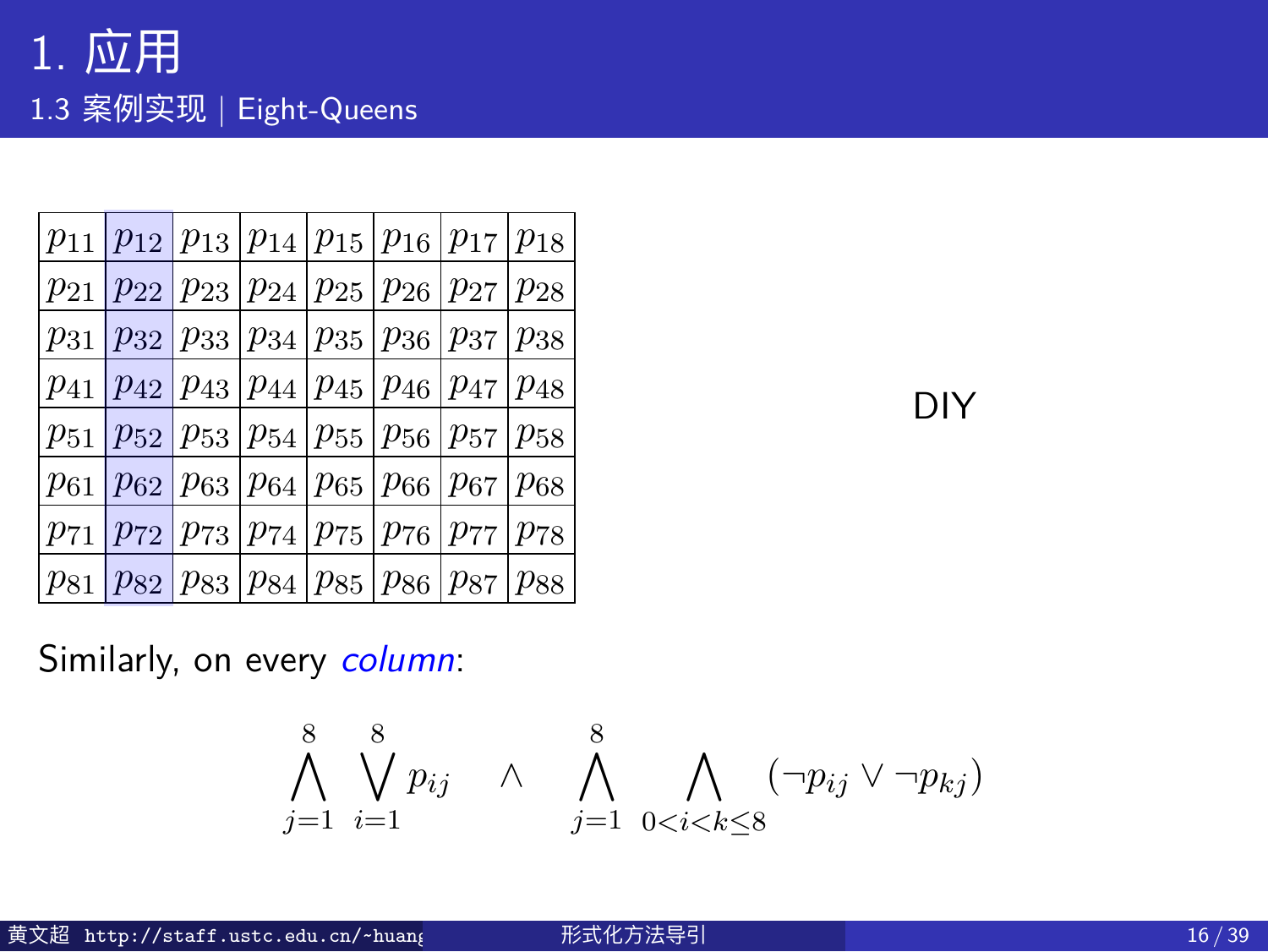|  |  | $p_{11} p_{12} p_{13} p_{14} p_{15} p_{16} p_{17} p_{18}$                             |  |  |
|--|--|---------------------------------------------------------------------------------------|--|--|
|  |  | $p_{21}$   $p_{22}$   $p_{23}$   $p_{24}$   $p_{25}$   $p_{26}$   $p_{27}$   $p_{28}$ |  |  |
|  |  | $p_{31}$   $p_{32}$   $p_{33}$   $p_{34}$   $p_{35}$   $p_{36}$   $p_{37}$   $p_{38}$ |  |  |
|  |  | $p_{41}$   $p_{42}$   $p_{43}$   $p_{44}$   $p_{45}$   $p_{46}$   $p_{47}$   $p_{48}$ |  |  |
|  |  | $p_{51}$   $p_{52}$   $p_{53}$   $p_{54}$   $p_{55}$   $p_{56}$   $p_{57}$   $p_{58}$ |  |  |
|  |  | $p_{61}$   $p_{62}$   $p_{63}$   $p_{64}$   $p_{65}$   $p_{66}$   $p_{67}$   $p_{68}$ |  |  |
|  |  | $p_{71}$   $p_{72}$   $p_{73}$   $p_{74}$   $p_{75}$   $p_{76}$   $p_{77}$   $p_{78}$ |  |  |
|  |  | $p_{81}$   $p_{82}$   $p_{83}$   $p_{84}$   $p_{85}$   $p_{86}$   $p_{87}$   $p_{88}$ |  |  |
|  |  |                                                                                       |  |  |

 $p_{ij}$  and  $p_{i^\prime j^\prime}$  on such a diagnoal

$$
i - j = i' - j'
$$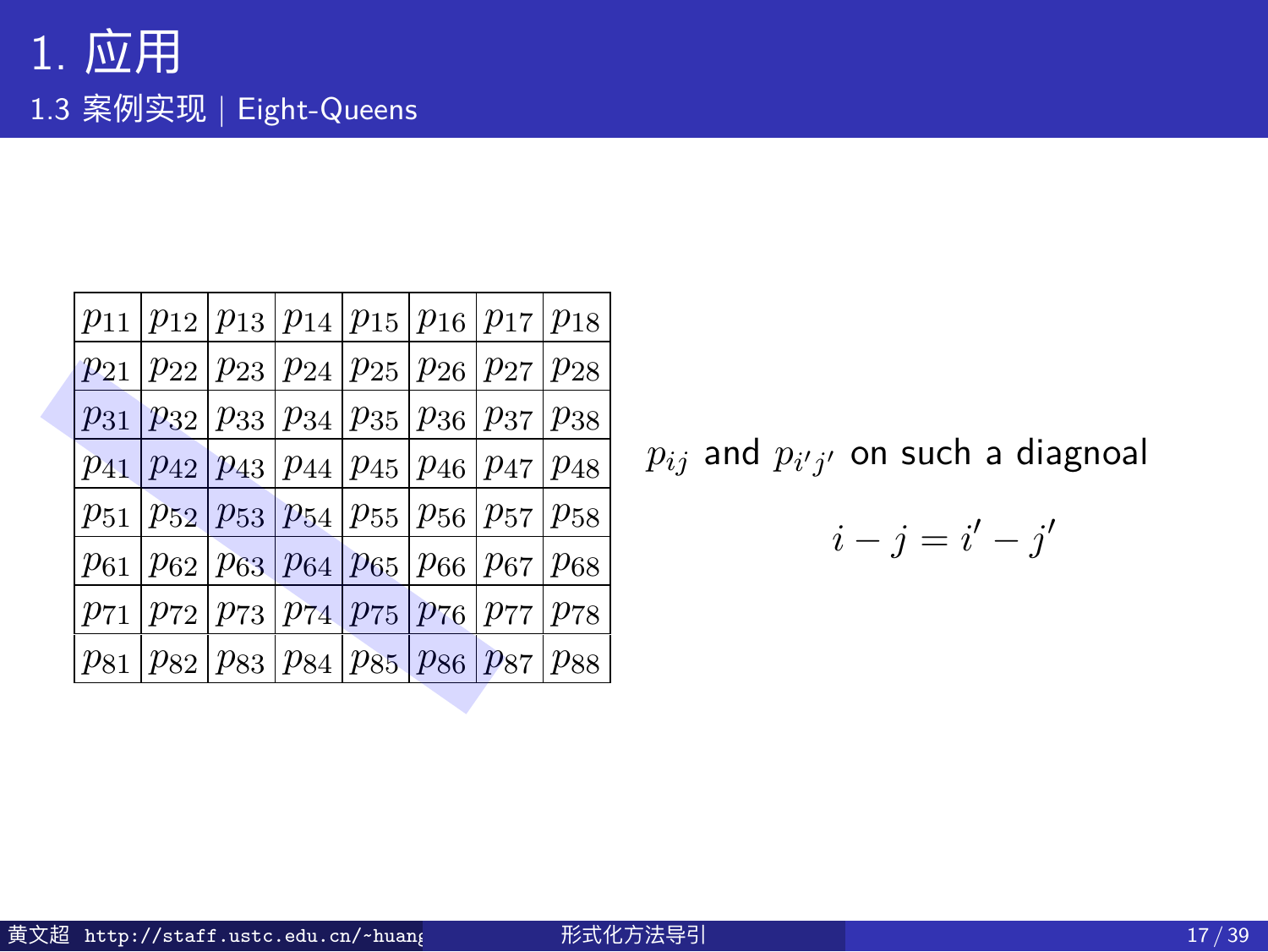| $p_{11} p_{12} p_{13} p_{14} p_{15} p_{16} p_{17} p_{18}$                                                                       |  |  |  |
|---------------------------------------------------------------------------------------------------------------------------------|--|--|--|
| $p_{21}$   $p_{22}$   $p_{23}$   $p_{24}$   $p_{25}$   $p_{26}$   $p_{27}$   $p_{28}$                                           |  |  |  |
| $p_{31}$   $p_{32}$   $p_{33}$   $p_{34}$   $p_{35}$   $p_{36}$   $p_{37}$   $p_{38}$                                           |  |  |  |
| $p_{41} p_{42} p_{43} p_{44} p_{45} p_{46} p_{47} p_{48}$                                                                       |  |  |  |
| $p_{51}$   $p_{52}$   $p_{53}$   $p_{54}$   $p_{55}$   $p_{56}$   $p_{57}$   $p_{58}$                                           |  |  |  |
| $p_{61}$   $p_{62}$   $p_{63}$   $p_{64}$   $p_{65}$   $p_{66}$   $p_{67}$   $p_{68}$                                           |  |  |  |
| $\frac{p_{71}}{p_{72}}$   $\frac{p_{73}}{p_{74}}$   $\frac{p_{75}}{p_{76}}$   $\frac{p_{77}}{p_{78}}$   $\frac{p_{78}}{p_{78}}$ |  |  |  |
| $p_{81}$   $p_{82}$   $p_{83}$   $p_{84}$   $p_{85}$   $p_{86}$   $p_{87}$   $p_{88}$                                           |  |  |  |

 $p_{ij}$  and  $p_{i^\prime j^\prime}$  on such a diagonal

$$
i+j=i'+j'
$$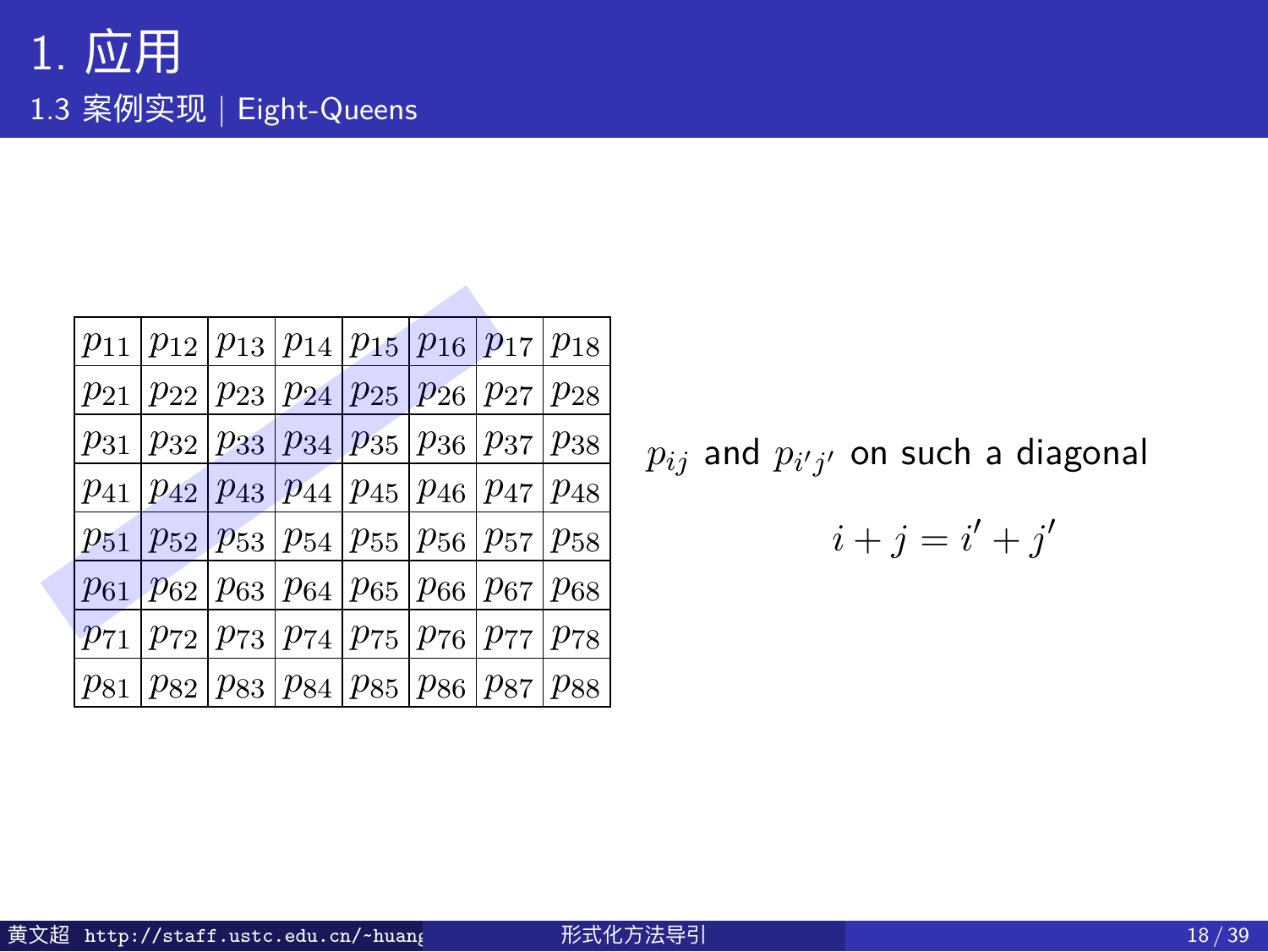$\mathsf{S}\mathsf{o}$  far all  $i,j,i',j'$  with  $(i,j) \neq (i',j')$  satisfying  $i+j = i'+j'$  or  $i - j = i' - j'$ :

$$
\neg p_{ij} \vee \neg p_{i'j'}
$$

stating that on  $(i,j)$  and  $(i',j')$  being two distinct positions on a diagonal, no two queens are allowed. We may restrict to  $i < i^\prime$ , yielding

$$
\bigwedge_{0
$$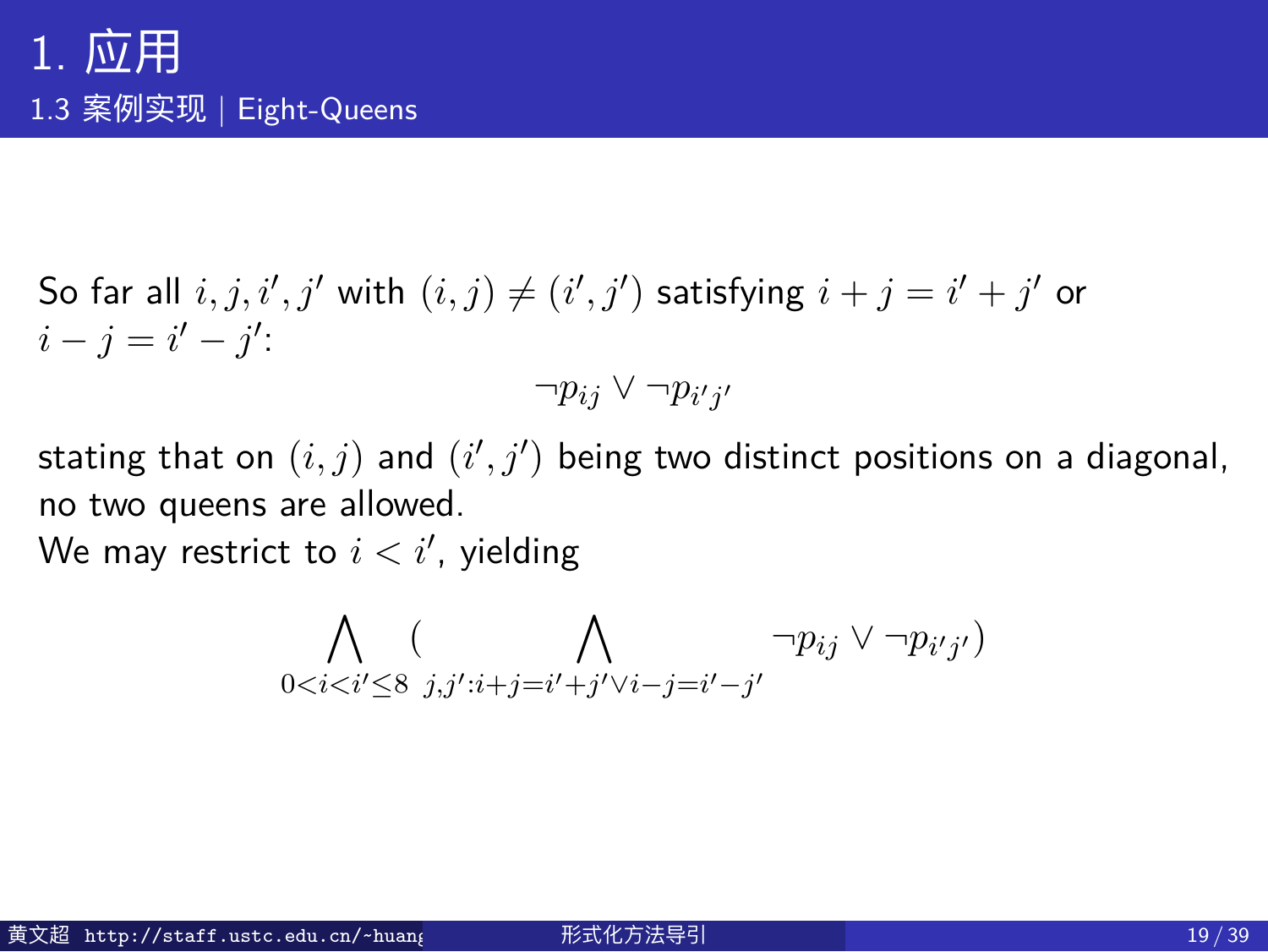$$
\begin{array}{ccccccccc}\n & 8 & 8 & & & \\
\bigwedge \bigvee \limits_{i=1}^{8} p_{ij} \wedge \bigwedge \limits_{j=1}^{8} & & & \\
\bigwedge \limits_{i=1}^{8} & & & \\
\bigwedge \limits_{j=1}^{8} & & & \\
\bigwedge \limits_{i=1}^{8} & & & \\
\bigwedge \limits_{i=1}^{8} & & & \\
\bigwedge \limits_{i=1}^{8} & & & \\
\bigwedge \limits_{i=1}^{8} & & & \\
\bigwedge \limits_{j=1}^{8} & & & \\
\bigwedge \limits_{j=1}^{8} & & & \\
\bigwedge \limits_{j=1}^{8} & & & \\
p_{ij} \wedge \bigwedge \limits_{j=1}^{8} & & \\
\bigwedge \limits_{j=1}^{8} & & & \\
\bigwedge \limits_{j=1}^{8} & & & \\
p_{ij} \vee \neg p_{ij} \vee \neg p_{ij} \vee \bigwedge \limits_{j=1}^{8} & \\
\bigwedge \limits_{j=1}^{8} & & & \\
\bigwedge \limits_{j=1}^{8} & & & \\
\bigwedge \limits_{j=1}^{8} & & & \\
\bigwedge \limits_{j=1}^{8} & & & \\
\bigwedge \limits_{j=1}^{8} & & & \\
p_{ij} \vee \neg p_{ij} \vee \neg p_{ij} \vee \bigwedge \limits_{j=1}^{8} & \\
\bigwedge \limits_{j=1}^{8} & & & \\
\bigwedge \limits_{j=1}^{8} & & & \\
p_{ij} \vee \neg p_{ij} \vee \neg p_{ij} \vee \bigwedge \limits_{j=1}^{8} & \\
\bigwedge \limits_{j=1}^{8} & & & \\
p_{ij} \vee \neg p_{ij} \vee \neg p_{kj} \vee \bigwedge \limits_{j=1}^{8} & \\
p_{ij} \vee \neg p_{ij} \vee \bigwedge \limits_{j=
$$

$$
diag_c = [If(i == j, True, \n And(i+Q[i] != j+Q[j], i+Q[j] != j+Q[i]))
$$
\n
$$
for i in range(8) for j in range(i)]
$$
\n
$$
solve(val_c + col_c + diag_c)
$$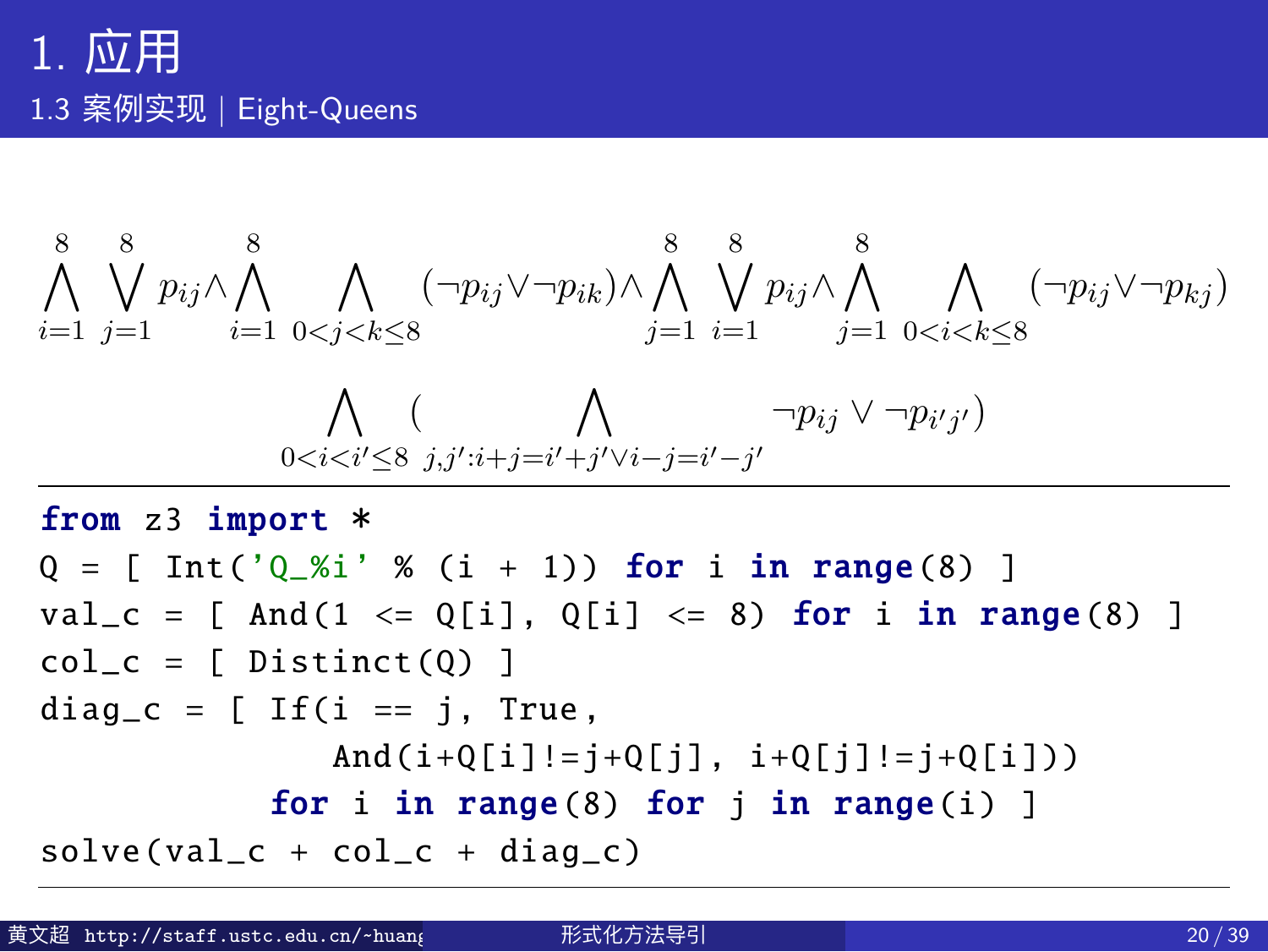

| $$$ python3 z3-4-queens.py                    |
|-----------------------------------------------|
| $[Q_5 = 1, Q_8 = 7, Q_3 = 8, Q_2 = 2,$        |
| $Q_6 = 3$ , $Q_4 = 6$ , $Q_7 = 5$ , $Q_1 = 4$ |
| 解析:                                           |
| From Eight-Queens to N-Queens?                |
| 26s for 40 queens                             |
| 思考: 不使用 SMT, 而是换之前解释的方法 (pure                 |
| SAT), 效率会不会更高?                                |
| 看下面讲解                                         |
|                                               |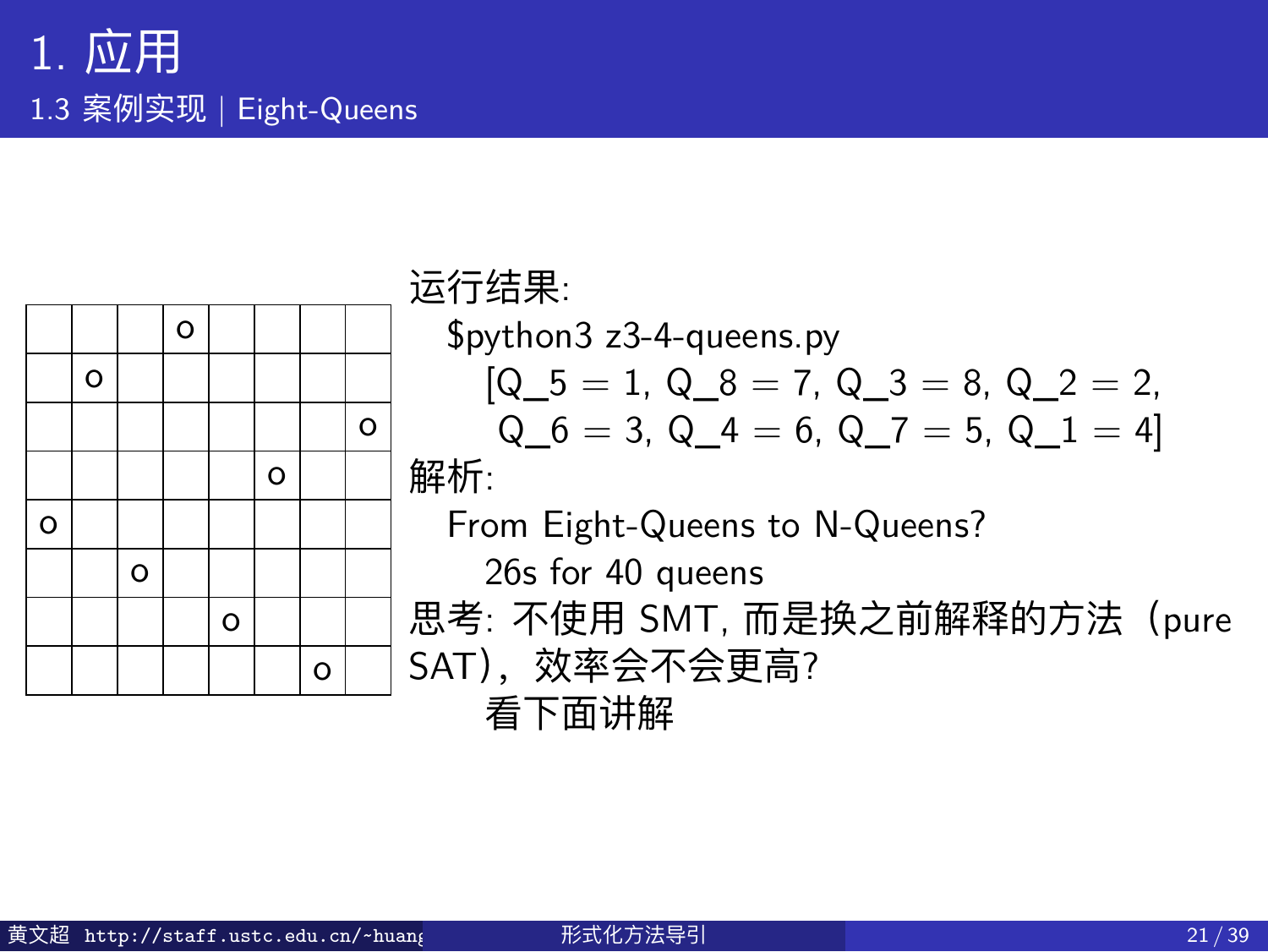## 1. 应用 1.3 案例实现 | Arithmetic in pure SAT

Arithmetic: addition, subtraction, multiplication of integers

## 问题

Compute 13+7?

解析: Covered by SMT, why do it in pure SAT?

- Interesting how to express a non-SAT looking problem in SAT
- Introduces flavor of *bounded model checking*
	- BMC, 有界模型检测, 见第 5 章
	- one of the most important applications of SAT/SMT
- Often (e.g., in hardware verification), SAT encoding of arithmetic *outperforms* SMT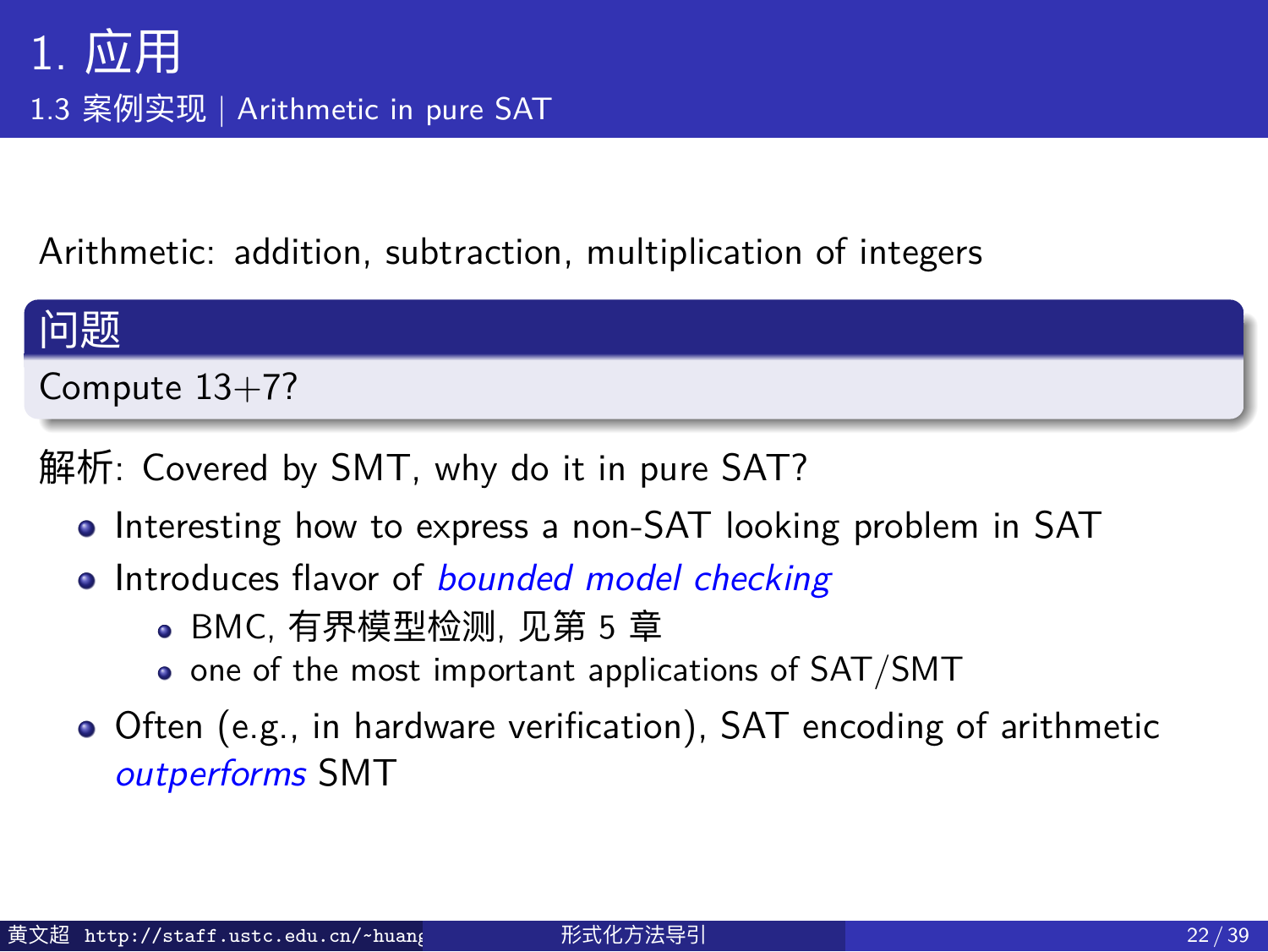1.3 案例实现 | Arithmetic in pure SAT

In SAT we only have *Boolean variables*.

## 问题: Binary representation

How to Express a number by a sequence of Boolean values?

解: Binary representation

 $a_1 a_2 \cdots a_n$ 

of number *a*:

*a<sup>i</sup> ∈ {*0*,* 1*}* and

$$
a = a_n + 2a_{n-1} + 4a_{n-2} + \dots = \sum_{i=1}^{n} a_i * 2^{n-i}
$$

例:

- 01101 represents  $8+4+1=13$
- $\bullet$  00111 represents 4+2+1=7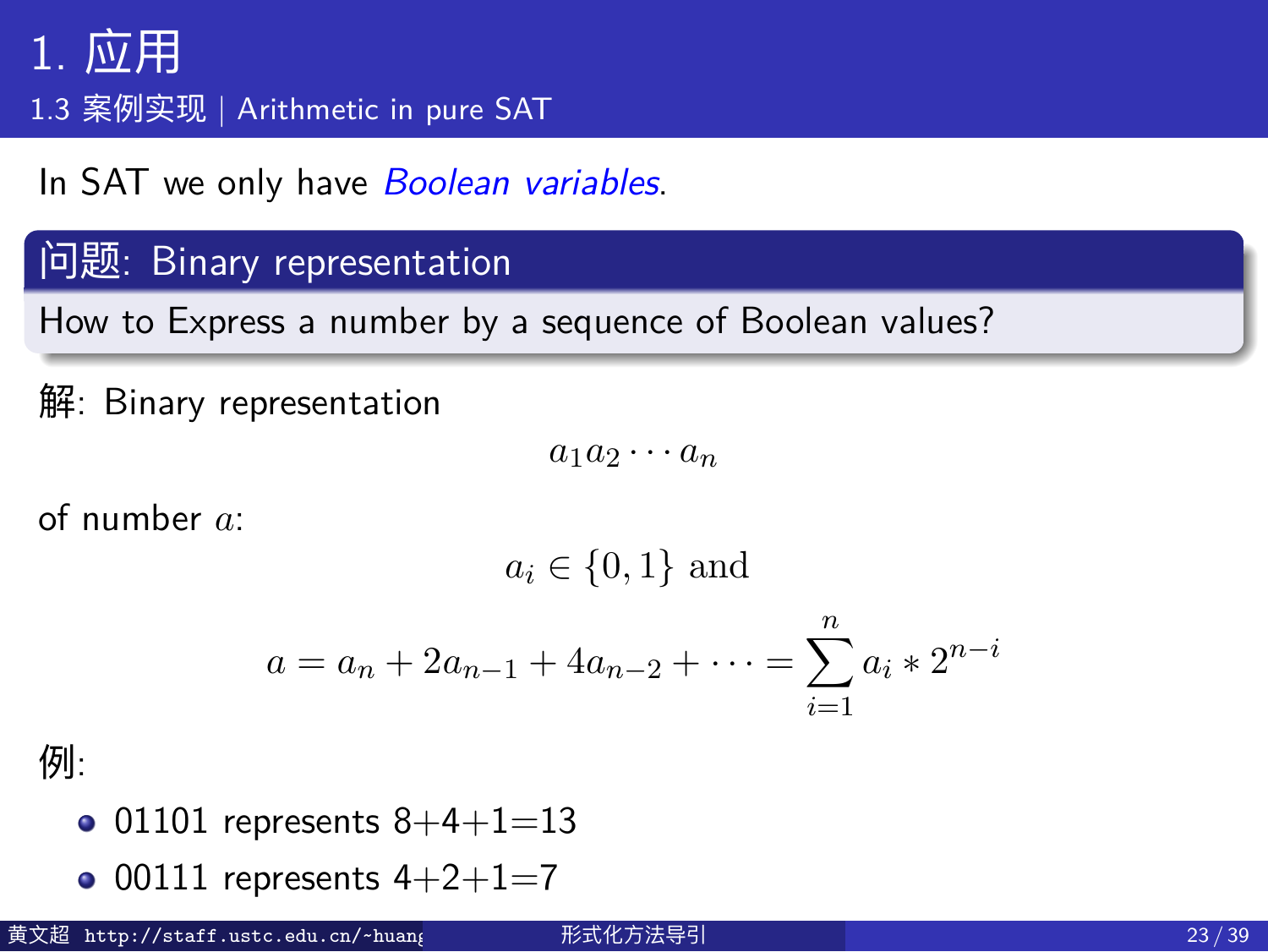1.3 案例实现 | Arithmetic in pure SAT

## 问题: Add

How to compute  $d = a + b$ ?

Basic rules: Take care of *carry c*

 $0 + 0 + 0 = 0$ , carry = 0  $0 + 0 + 1 = 1$ , carry = 0  $0 + 1 + 1 = 0$ , carry  $= 1$  $\bullet$  1 + 1 + 1 = 1, carry = 1

Start by rightmost carry  $= 0$ , compute from right to left

| carries $c$ :   |  | 1111                        |                |   |  |
|-----------------|--|-----------------------------|----------------|---|--|
| number $a=13$ : |  | $0 \quad 1 \quad 1 \quad 0$ |                |   |  |
| number $b=7$ :  |  |                             | $0 \t1 \t1$    |   |  |
| result $d$      |  |                             | 0 <sub>1</sub> | O |  |

indeed yielding 10100 representing 20

| 黄文超 http://staff.ustc.edu.cn/~huang<br>形式化方法导引 | 24 / 39 |  |  |  |  |
|------------------------------------------------|---------|--|--|--|--|
|------------------------------------------------|---------|--|--|--|--|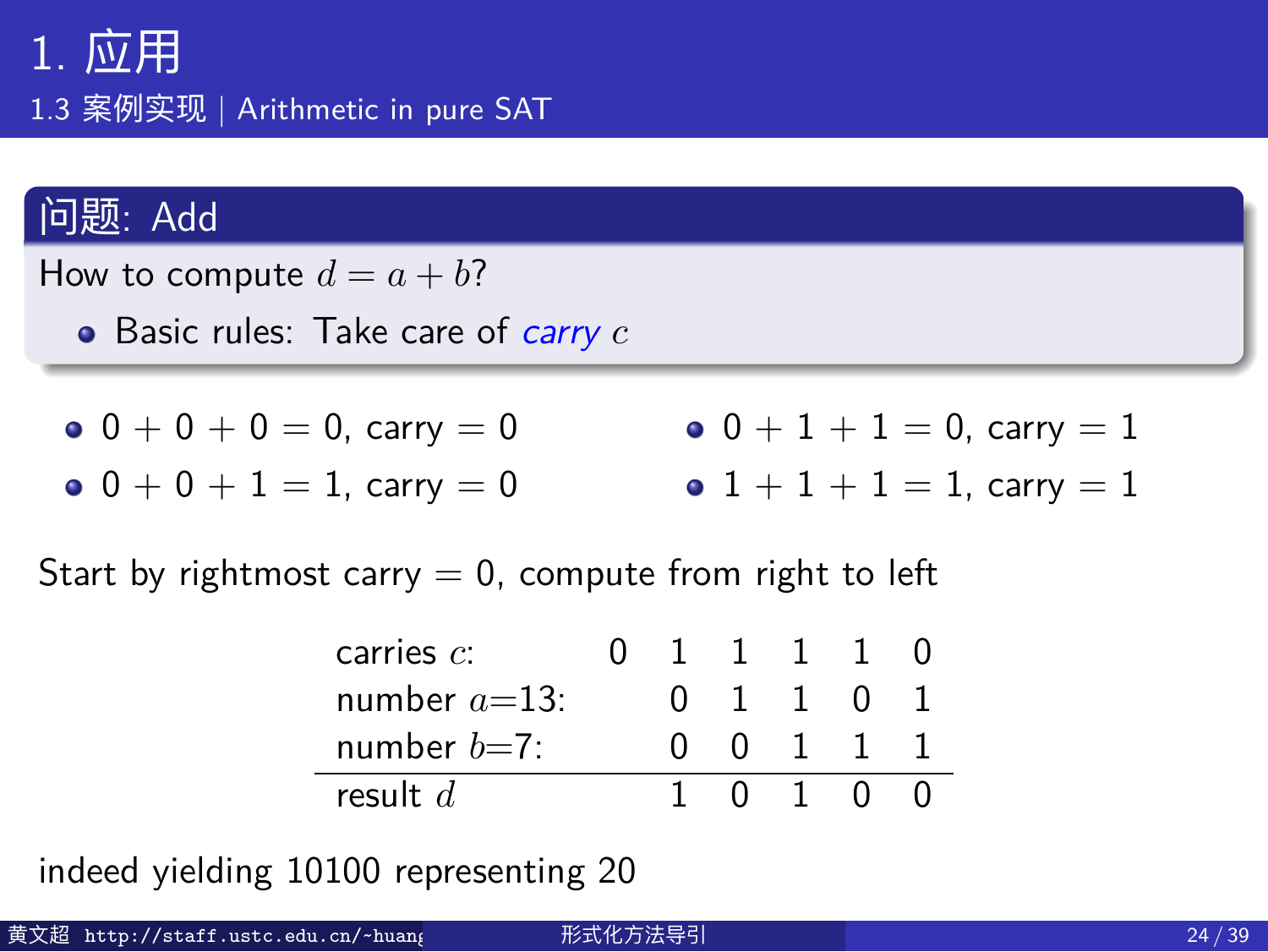## 1. 应用 1.3 案例实现 | Arithmetic in pure SAT

 $\Box$  *d* = *a* + *b*? Result  $d_i$  in a formula for  $i = 1, \ldots, n$ :

$$
d_i \leftrightarrow (a_i \leftrightarrow (b_i \leftrightarrow c_i)) \tag{1}
$$

correct, since  $(a_i \leftrightarrow (b_i \leftrightarrow c_i)$  yields true if and only if 1 or 3 among  $\{a_i, b_i, c_i\}$  yield true

Carry  $c_{i-1}$  in a formula for  $i = 1, \ldots, n$ :

$$
c_{i-1} \leftrightarrow ((a_i \wedge b_i) \vee (a_i \wedge c_i) \vee (b_i \wedge c_i))
$$
 (2)

correct, since  $(a_i \wedge b_i) \vee (a_i \wedge c_i) \vee (b_i \wedge c_i)$  yields true if and only at least 2 among  $\{a_i, b_i, c_i\}$  yield true.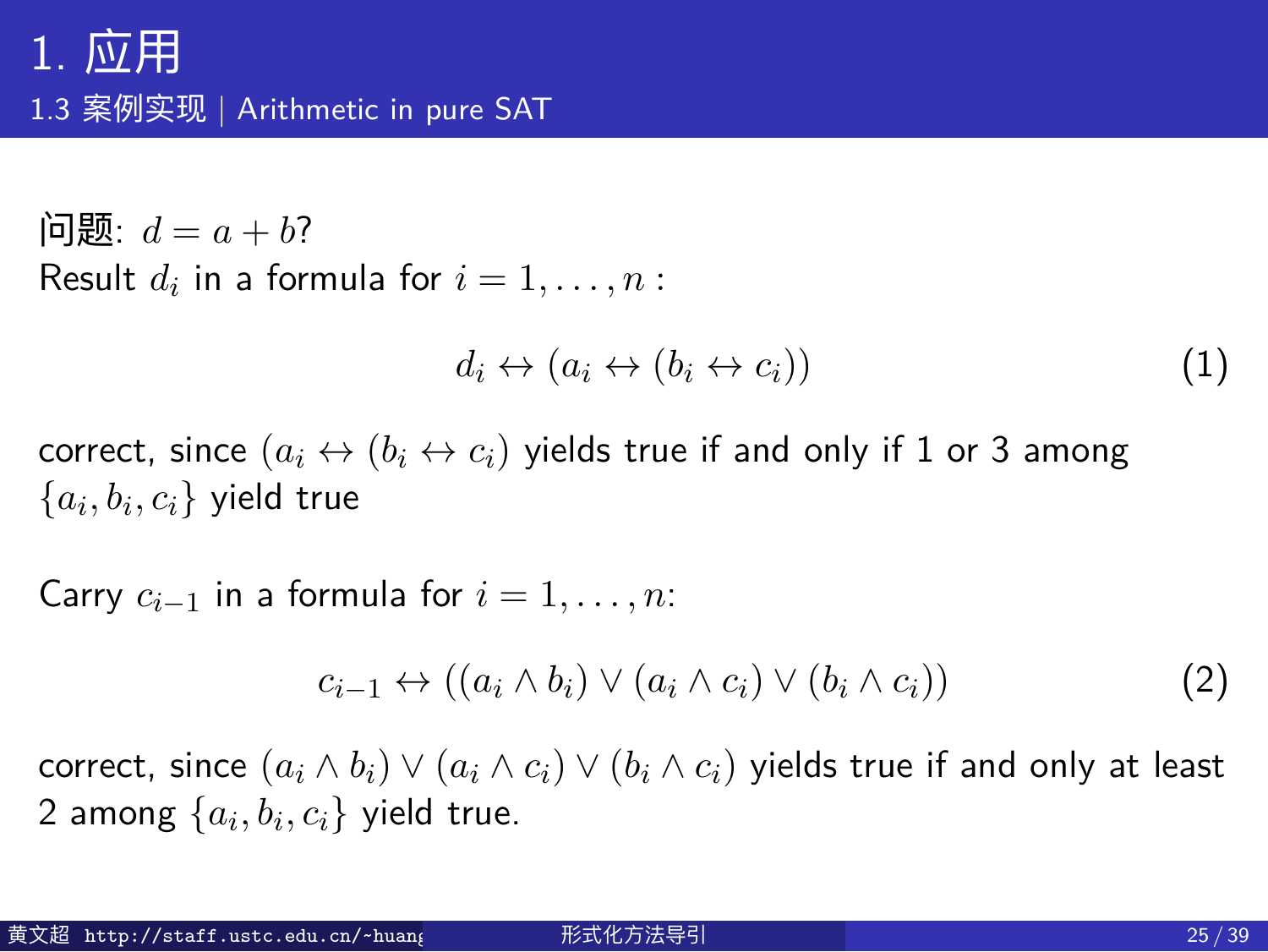1.3 案例实现 | Arithmetic in pure SAT

To express that we start by rightmost carry  $= 0$ , we state

$$
\neg c_n \tag{3}
$$

To express that the result should fit in *n* bits, at the end we should not have a carry left, and we state

$$
\neg c_0 \tag{4}
$$

Let *ϕ* be the conjunction of all these requirements; this expresses the *correctness* of the corresponding binary addition

To compute  $a + b$  for  $a = 13, b = 7$ , we apply a SAT solver to

$$
\phi \land \underbrace{\neg a_1 \land a_2 \land a_3 \land \neg a_4 \land a_5}_{a=13=01101} \land \underbrace{\neg b_1 \land \neg b_2 \land b_3 \land b_4 \land b_5}_{b=7=00111}
$$

The resulting satisfying assignment will contain  $d_1$ ,  $\neg d_2$ ,  $d_3$ ,  $\neg d_4$ ,  $\neg d_5$ representing the result  $d = 20$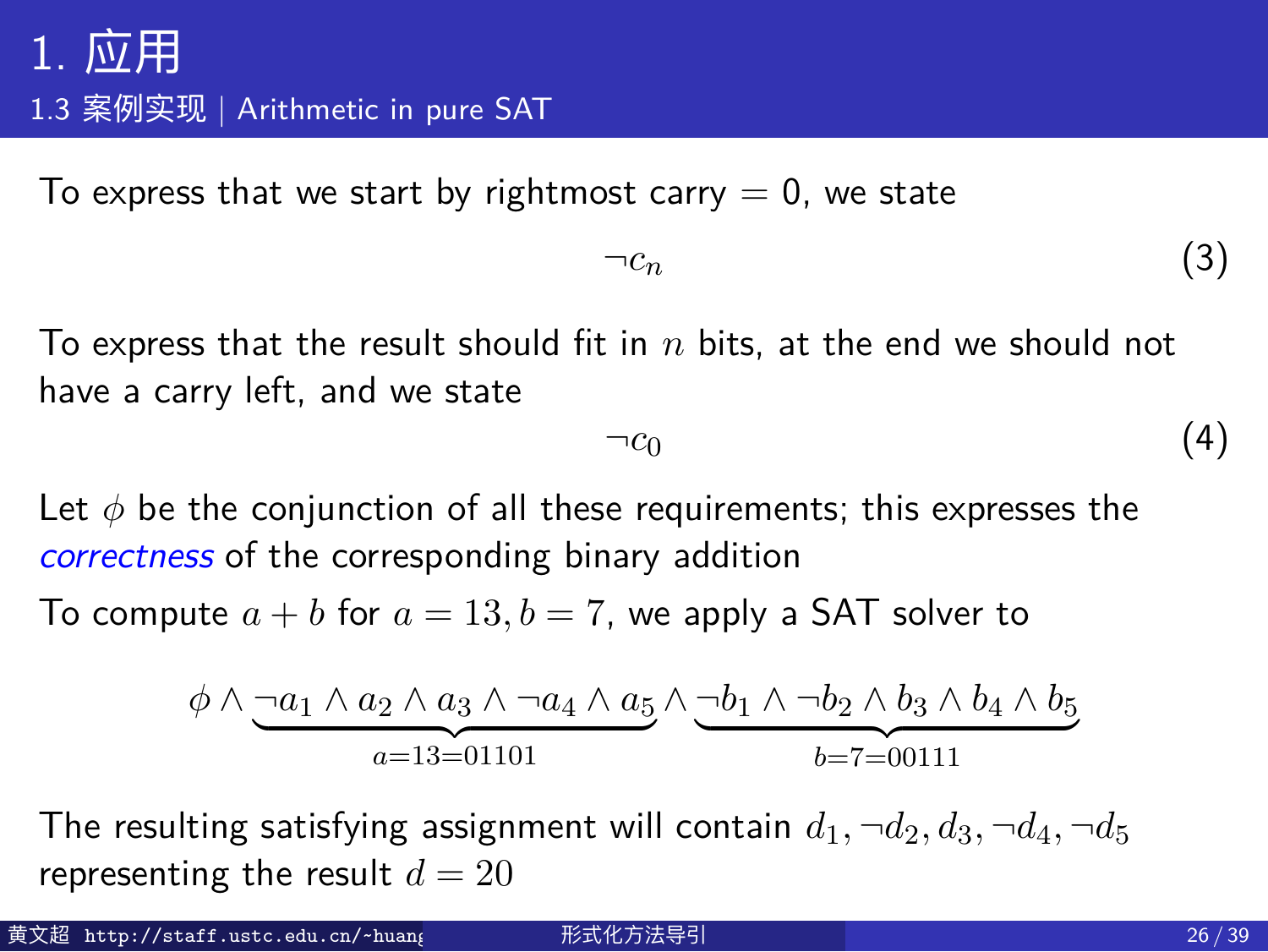## 1. 应用 1.3 案例实现 | Arithmetic in pure SAT

Concluding,

In this way computing  $d = a + b$  can be done by SAT solving for any binary numbers *a, b*.

By adding given values for  $a_i, d_i$  to the formula  $\phi$  expressing  $d = a + b,$ and reading *b<sup>i</sup>* from resulting satisfying assignment, we can compute  $b = d - a$  by exploiting the same formula.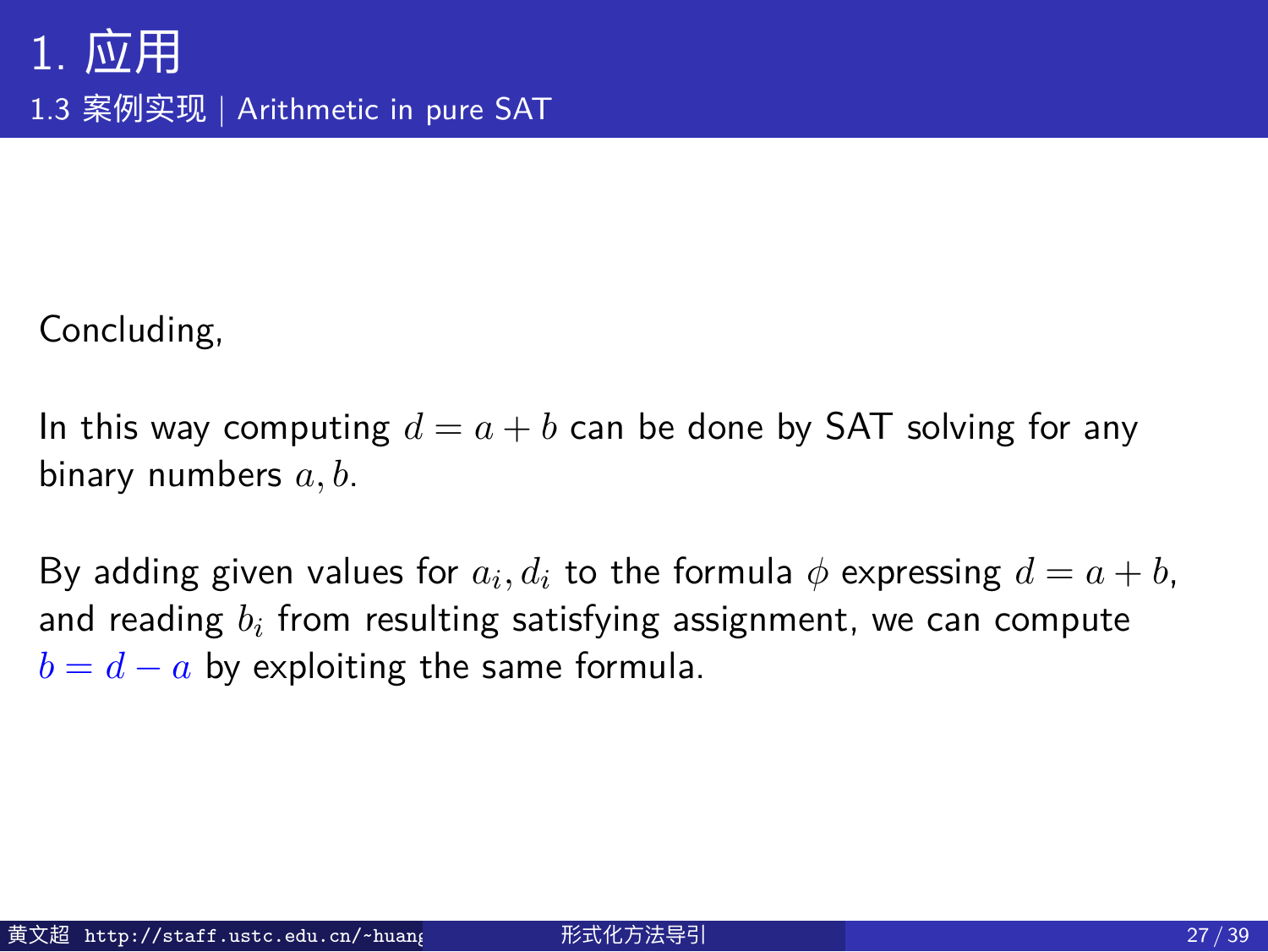1.3 案例实现 | Rectangle fitting

## 问题: Rectangle fitting

Given *a big rectangle* and *a number of small rectangles*, can you fit the small rectangles in the big one such that *no two overlap*.



How to specify this problem?

- Number rectangles from 1 to *n*
- for  $i = 1...n$  introduce variables:
	- $w_i$  is the width of rectangle  $i$
	- $h_i$  is the height of rectangle  $i$
	- $x_i$  is the  $x$ -coordinate of the left lower corner of rectangle *i*
	- $y_i$  is the  $y$ -coordinate of the left lower corner of rectangle *i*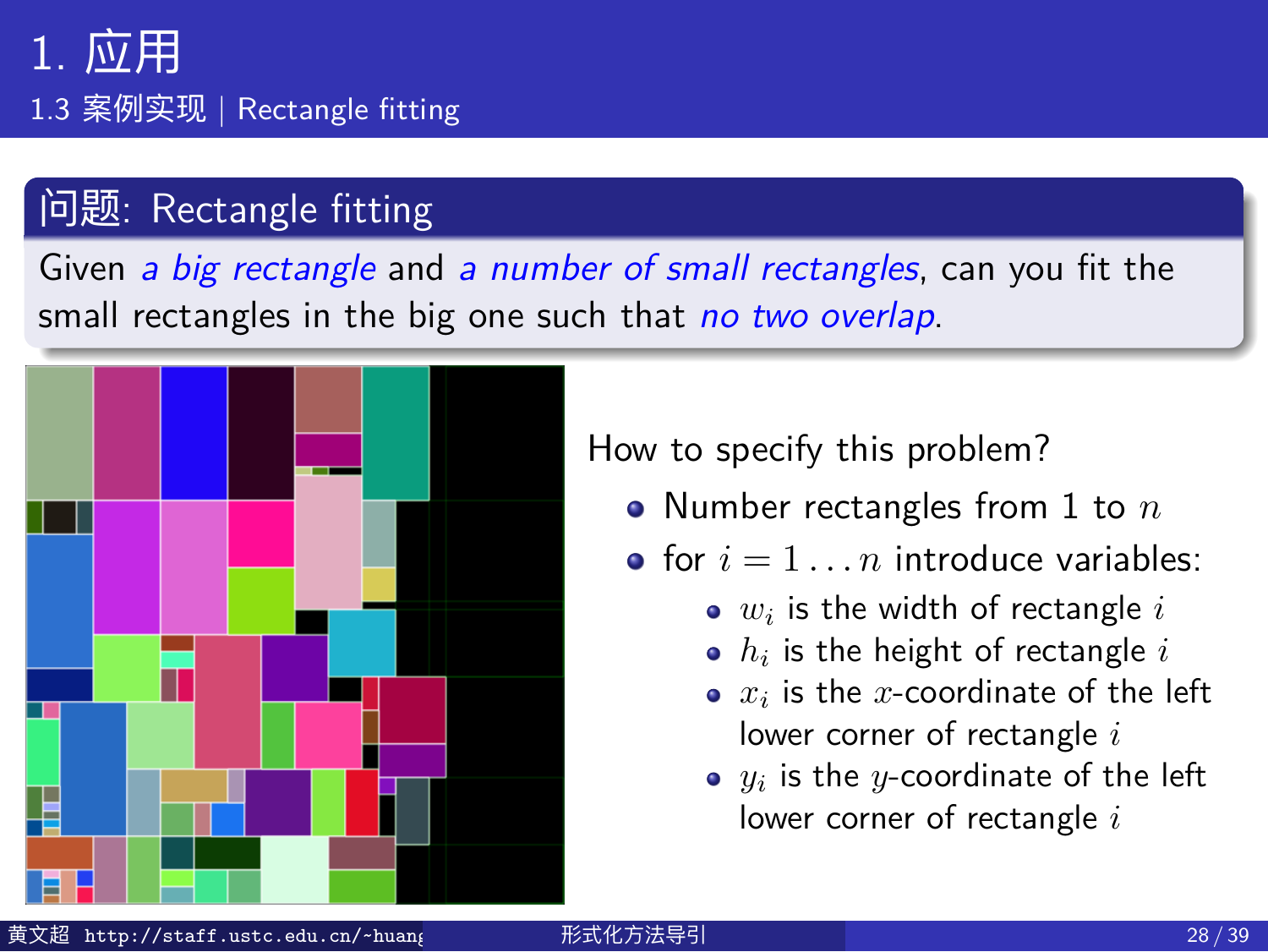## 1. 应用 1.3 案例实现 | Rectangle fitting

How to specify this problem?

- Configuration of small rectangles:
	- 例子: First rectangle has width 4 and height 6:
	- $\bullet$  (*w*<sub>1</sub> = 4 ∧ *h*<sub>1</sub> = 6)  $\vee$  (*w*<sub>1</sub> = 6 ∧ *h*<sub>1</sub> = 4)
- Configuration of the big rectangle
	- $(0,0)$  = lower left corner of big rectangle.
		- $W =$  width of big rectangle.
		- $H =$  height of big rectangle.
- **•** Requirements:

$$
x_i \ge 0 \land x_i + w_i \le W
$$

$$
y_i \ge 0 \land y_i + h_i \le H
$$

for all  $i = 1, \ldots, n$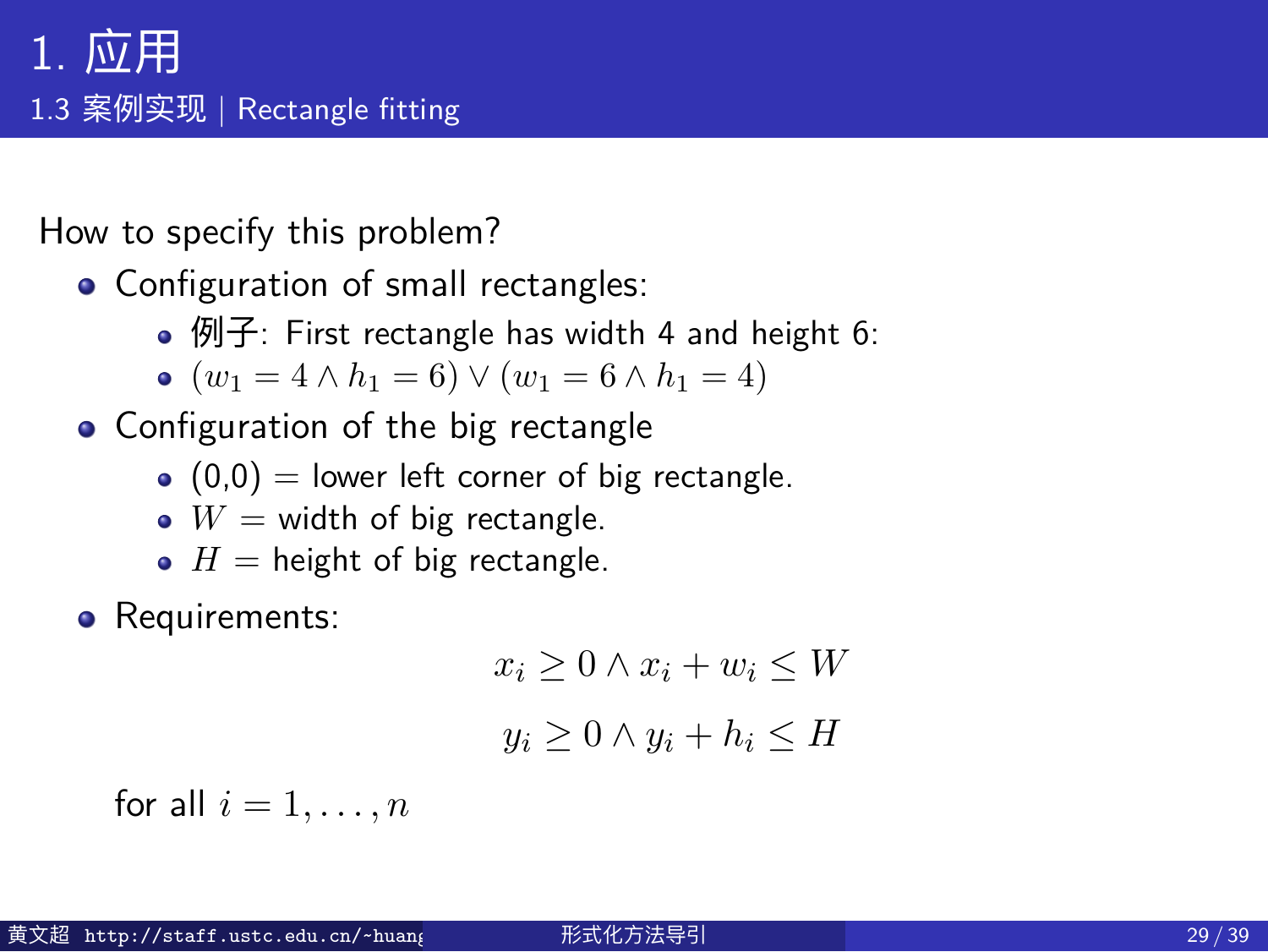## 1. 应用 1.3 案例实现 | Rectangle fitting



So for all  $i, j = 1, \ldots, n, i < j$ , we should add the negation of this overlappingness:

 $\neg(x_j < x_i + w_i \land x_i < x_j + w_j \land y_j < y_i + h_i \land y_i < y_j + h_j)\n$ 

or, equivalently

$$
x_j \ge x_i + w_i \lor x_i \ge x_j + w_j \lor y_j \ge y_i + h_i \lor y_i \ge y_j + h_j
$$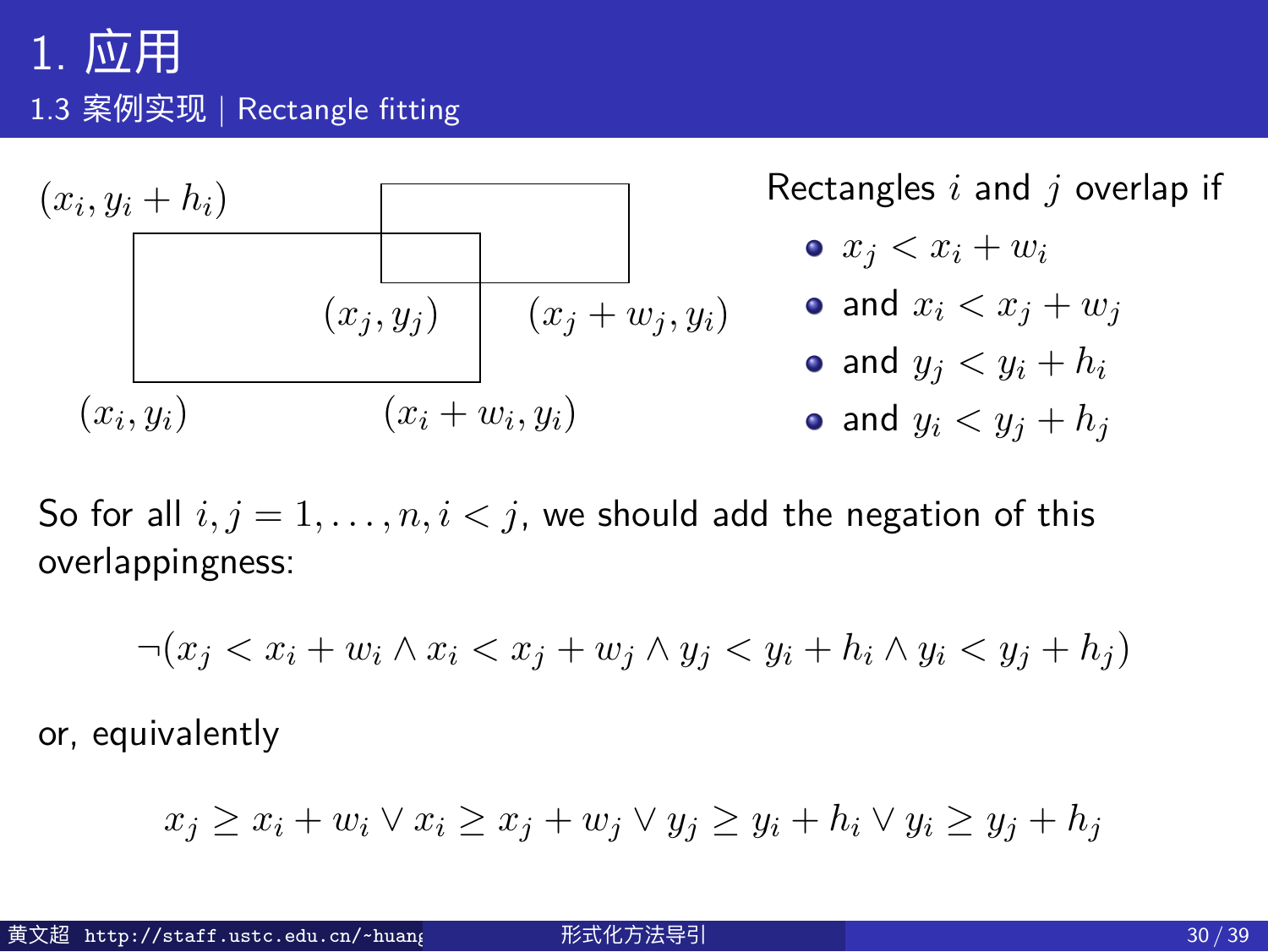## 1. 应用 1.3 案例实现 | Rectangle fitting

The following formula is *satisfiable* iff the fitting problem *has a solution*

$$
\bigwedge_{i=1}^{n} ((w_i = W_i \land h_i = H_i) \lor (w_i = H_i \land h_i = W_i))
$$
\n
$$
\land \bigwedge_{i=1}^{n} (x_i \ge 0 \land x_i + w_i \le W \land y_i \ge 0 \land y_i + h_i \le H)
$$
\n
$$
\land \bigwedge_{1 \le i < j \le n} (x_j \ge x_i + w_i \lor x_i \ge x_j + w_j \lor y_j \ge y_i + h_i \lor y_i \ge y_j + h_j)
$$

If the formula is satisfiable, then the SMT solver yields a satisfying assignment, that is, the corresponding values of  $x_i, y_i, w_i, h_i$ 

Applying a standard SMT solver like Z3, Yices, or CVC4: feasible for rectangle fitting problems up to *20 or 25 rectangles*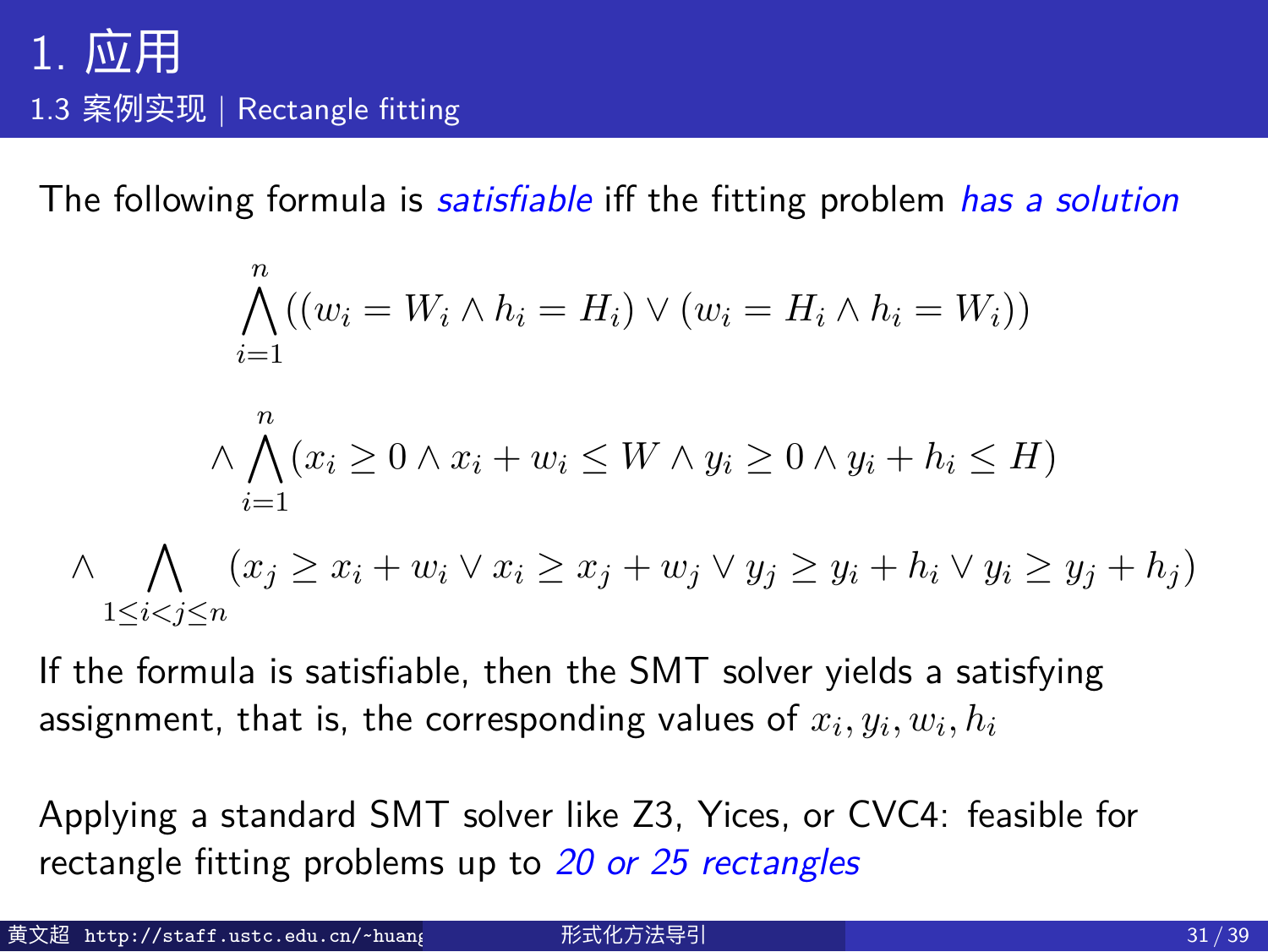### 问题: Sudoku(数独游戏)

Fill the blank cells in such a way that

- every row, and
- o every column, and
- every fat 3 block

contains the numbers 1 to 9, all occurring exactly once

|   |   |                         |                | 9              | 4 |                | 3        |   |
|---|---|-------------------------|----------------|----------------|---|----------------|----------|---|
|   |   |                         | 5              | 1              |   |                |          | 7 |
|   | 8 | 9                       |                |                |   |                | 4        |   |
|   |   |                         |                |                |   | $\overline{c}$ |          | 8 |
|   | 6 |                         | $\overline{c}$ |                |   |                | 5        |   |
|   |   | $\overline{\mathbf{c}}$ |                |                |   |                |          |   |
|   | 7 |                         |                |                |   | $\overline{5}$ | $\mid$ 2 |   |
| 9 |   |                         |                | 6              | 5 |                |          |   |
|   | 4 |                         | 9              | $\overline{7}$ |   |                |          |   |

最强大脑?: The puzzle may by very hard, and *backtracking* and/or *advanced solving techniques* are required.

For SAT/SMT it is peanuts: *just* specify the problem. How?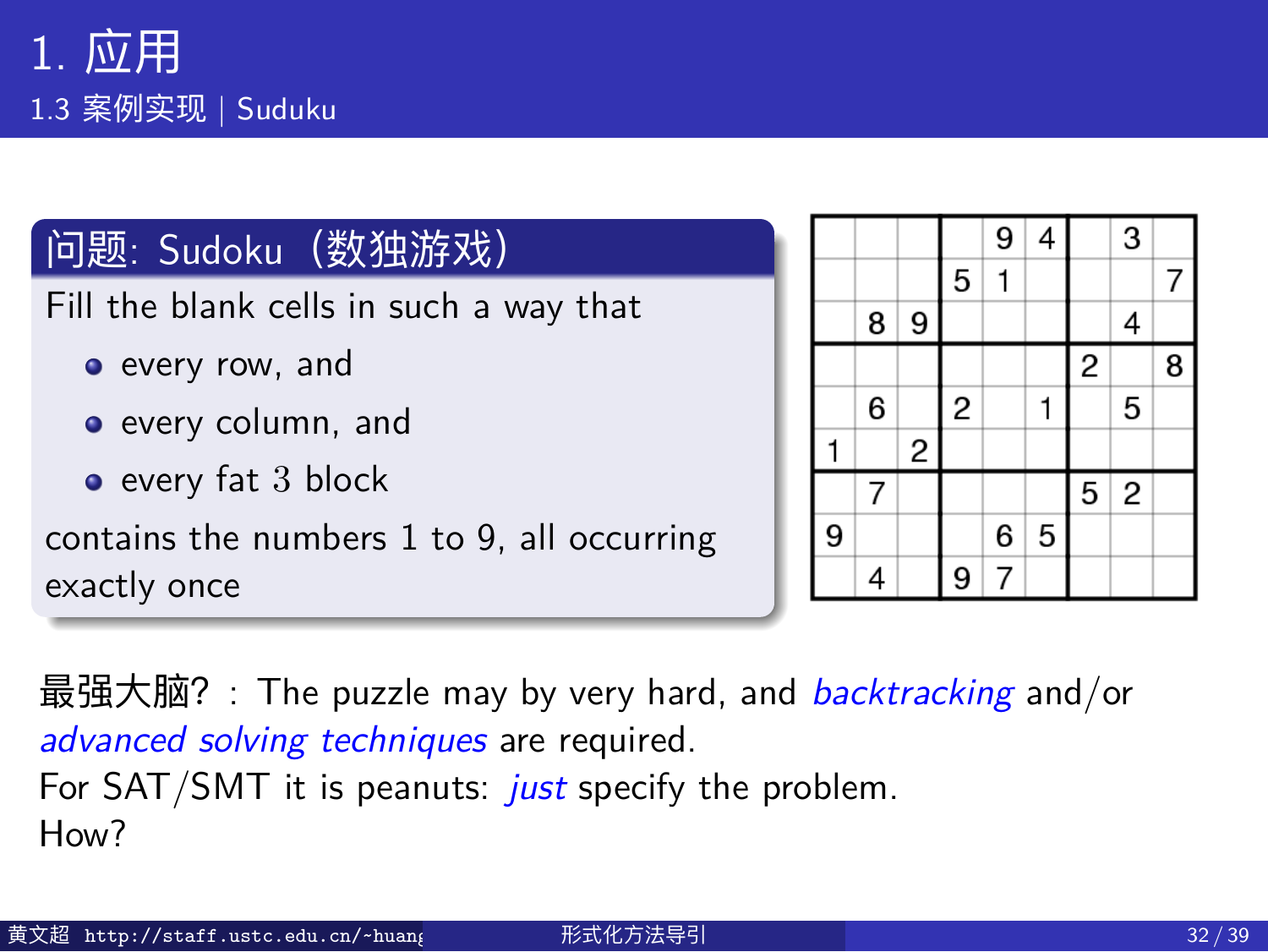Several approaches, all working well

- Pure SAT: for every cell and every number 1 to 9, introduce boolean variable describing whether that number is on that position, so  $9^3 = 729$  boolean variables.
- SMT: for every cell define an integer variable for the corresponding number.

We elaborate the latter.

问题: How to specify that every row (and column, and 3 *×* 3 block) contains the numbers 1 to 9, all occurring once?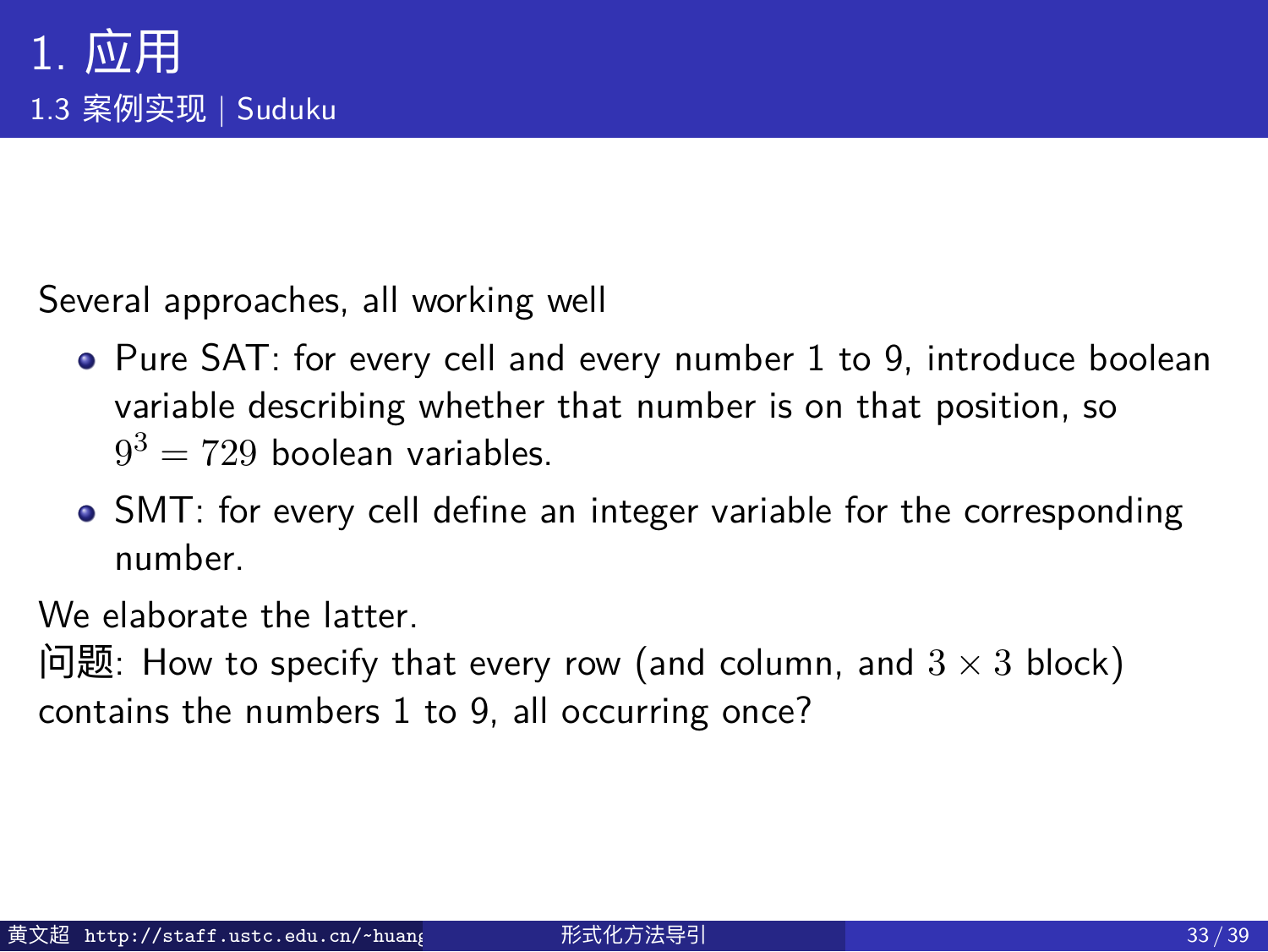Define 9 *×* 9 matrix of integer variables.

```
Each cell contains a value in 1, ..., 9
```

```
X = [ [ Int("x_%s_%s" % (i+1, j+1)) for j in range(9) ]
      for i in range(9) ]
cells_c = [ And(1 \le X[i][j], X[i][j] \le 9)for i in range(9) for j in range(9) ]
```

```
Each row/column/fat 3 block contains a number at most once.
```

```
rows_c=[ Distinct(X[i]) for i in range(9) ]
cols_c=[ Distinct([ X[i][j] for i in range(9) ])
             for j in range(9) ]
sq_c =[ Distinct ([ X[3*
i0 + i][3*
j0 + j]
                  for i in range(3) for j in range(3) ])
             for i0 in range(3) for j0 in range(3) ]
```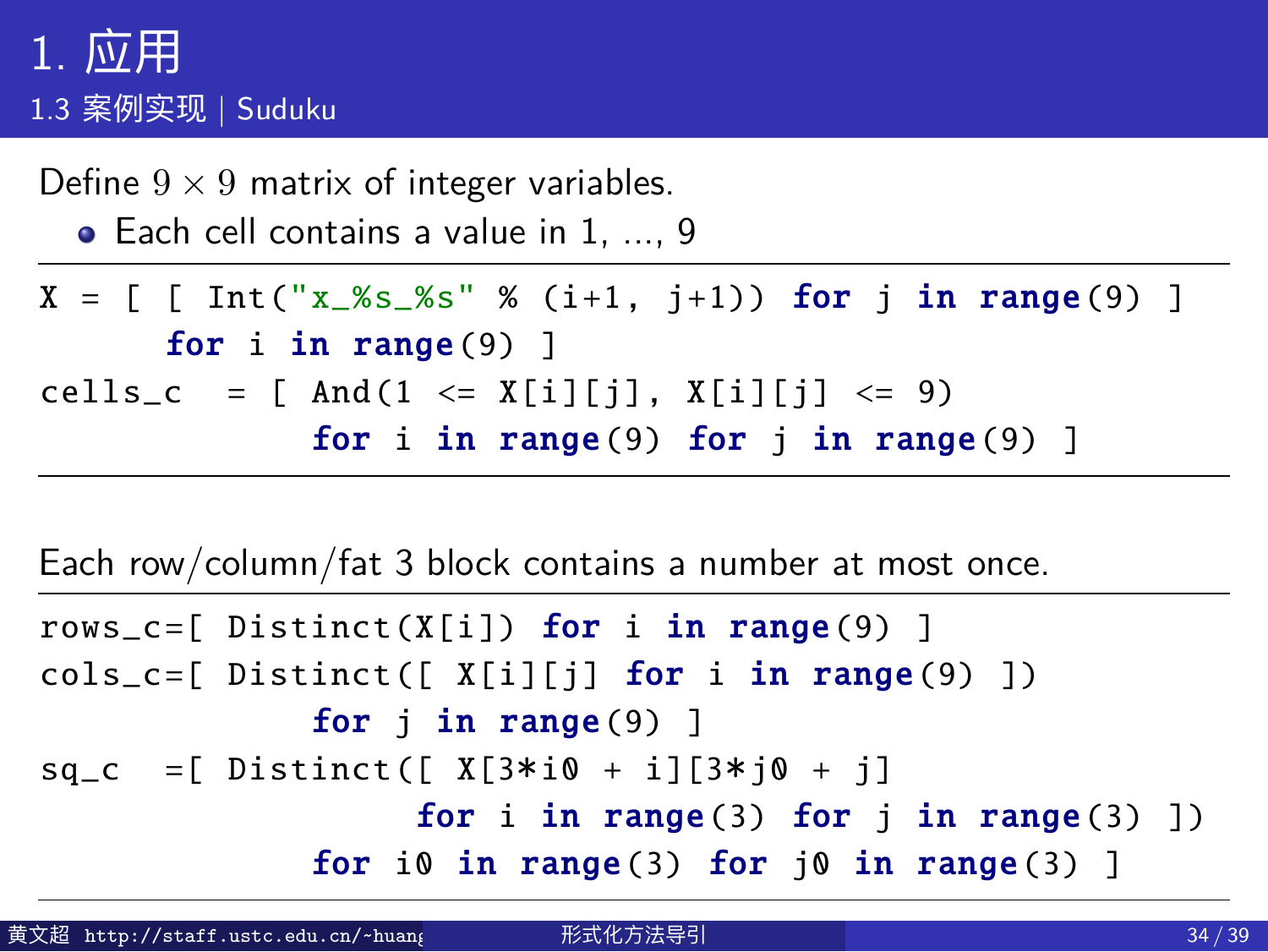```
sudoku_c = cells_c + rows_c + cols_c + sq_c
instance = ((0,0,0,0,0,4,0,3,0),(0,0,0,5,1,0,0,0,7),
            (0,8,9,0,0,0,0,4,0),
            (0, 0, 0, 0, 0, 0, 2, 0, 8),
            (0,6,0,2,0,1,0,5,0),
            (1,0,2,0,0,0,0,0,0),
            (0,7,0,0,0,0,5,2,0),
            (9,0,0,0,6,5,0,0,0),
            (0,4,0,9,7,0,0,0,0))
instance_c = [If(instance[i][j] == 0,True ,
                  X[i][j] == instance[i][j])for i in range(9) for j in range(9) ]
```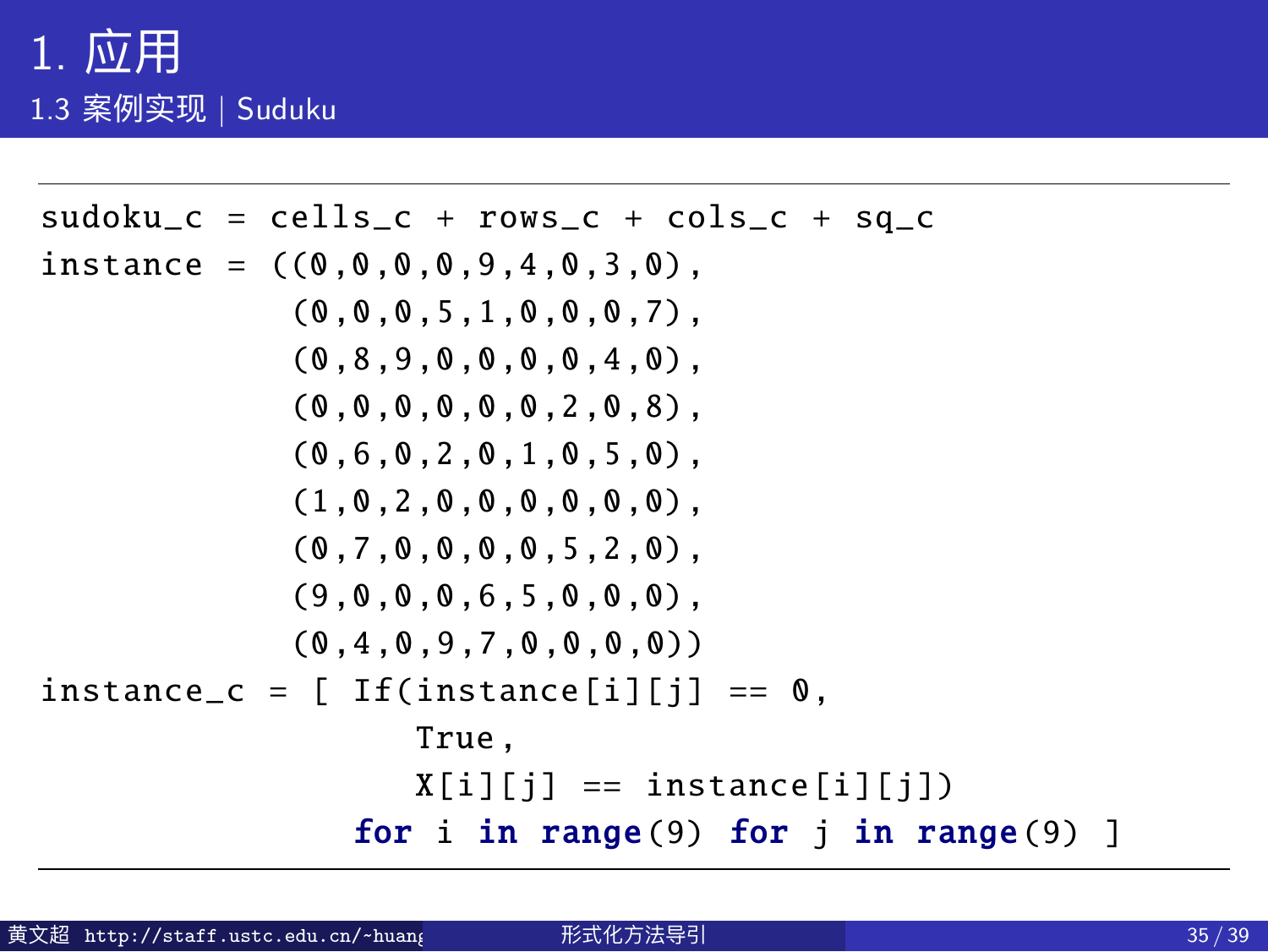#### 运行结果:

```
s = Solver ()
s.add(sudoku_c + instance_c )
if s.check() == sat:m=s.model ()
    r=[ [m.evaluate (X[i][j])
        for j in range(9)]
        for i in range(9) ]
    print_matrix (r)
else:
    print("failed to solve")
```

| \$python3 z3-5-sudoku.py      |  |  |  |  |  |  |
|-------------------------------|--|--|--|--|--|--|
| [[7, 1, 5, 8, 9, 4, 6, 3, 2], |  |  |  |  |  |  |
| [2, 3, 4, 5, 1, 6, 8, 9, 7],  |  |  |  |  |  |  |
| [6, 8, 9, 7, 2, 3, 1, 4, 5],  |  |  |  |  |  |  |
| [4, 9, 3, 6, 5, 7, 2, 1, 8],  |  |  |  |  |  |  |
| [8, 6, 7, 2, 3, 1, 9, 5, 4]   |  |  |  |  |  |  |
| [1, 5, 2, 4, 8, 9, 7, 6, 3],  |  |  |  |  |  |  |
| [3, 7, 6, 1, 4, 8, 5, 2, 9],  |  |  |  |  |  |  |
| [9, 2, 8, 3, 6, 5, 4, 7, 1],  |  |  |  |  |  |  |
| [5, 4, 1, 9, 7, 2, 3, 8, 6]   |  |  |  |  |  |  |

- Solutions of sudoku puzzles are quickly found by just specifying the rules of the game in SMT format, and apply an SMT solver.
- For several other types of puzzles (kakuro, killer sudoku, binario, …) the SAT/SMT approach to solve or generate them works well too.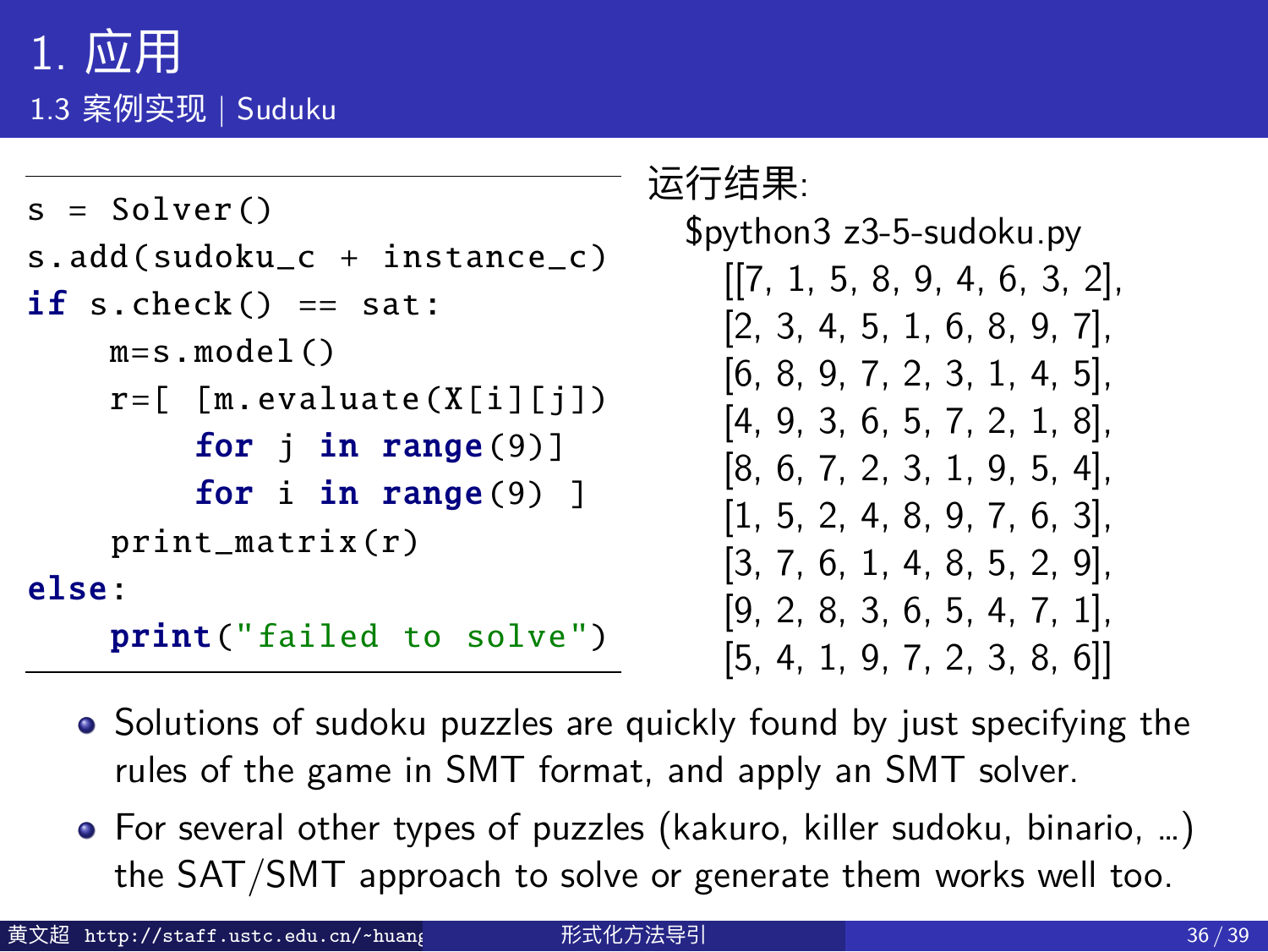#### $1.$  应用  $2.2$ </sup> 1.4 其他应用: Symbolic Execution 3 *}*

1 int twice (int v) *{*

SMT 在软件测试中的一个重要应用: 符号执行 (*Symbolic Execution*) 5 void testme (int x, int y) *{* SMT 在软件测试中的一

● 文献: *Symbolic Execution for Software Testing: Three Decades Later*  $t$ 

| 问题: How to explore different<br>program paths and for each path to                                                                                                     | <b>int</b> twice ( <b>int</b> v) {<br>return $2*v$ ;                                                |
|------------------------------------------------------------------------------------------------------------------------------------------------------------------------|-----------------------------------------------------------------------------------------------------|
| o generate a set of concrete <i>input</i><br>values exercising that path                                                                                               |                                                                                                     |
| • check for the presence of various<br>kinds of errors<br><b>int</b> main() $\{$<br>$x = sym input();$<br>$y = sym input();$<br>$\text{testme}(x, y);$<br>return $0$ ; | void testme (int x, int y) {<br>$z =$ twice $(y)$ ;<br>if $(z == x)$ {<br>if $(x > y+10)$<br>ERROR; |

黄文超 http://staff.ustc.edu.cn/~huang 形式化方法导引 37 / 39 14 */*⇤ *simple driver exercising testme () with sym inputs* ⇤*/*

path constraint *P C*<sup>0</sup> is created and initialized to *P C* ^*¬*(*e*)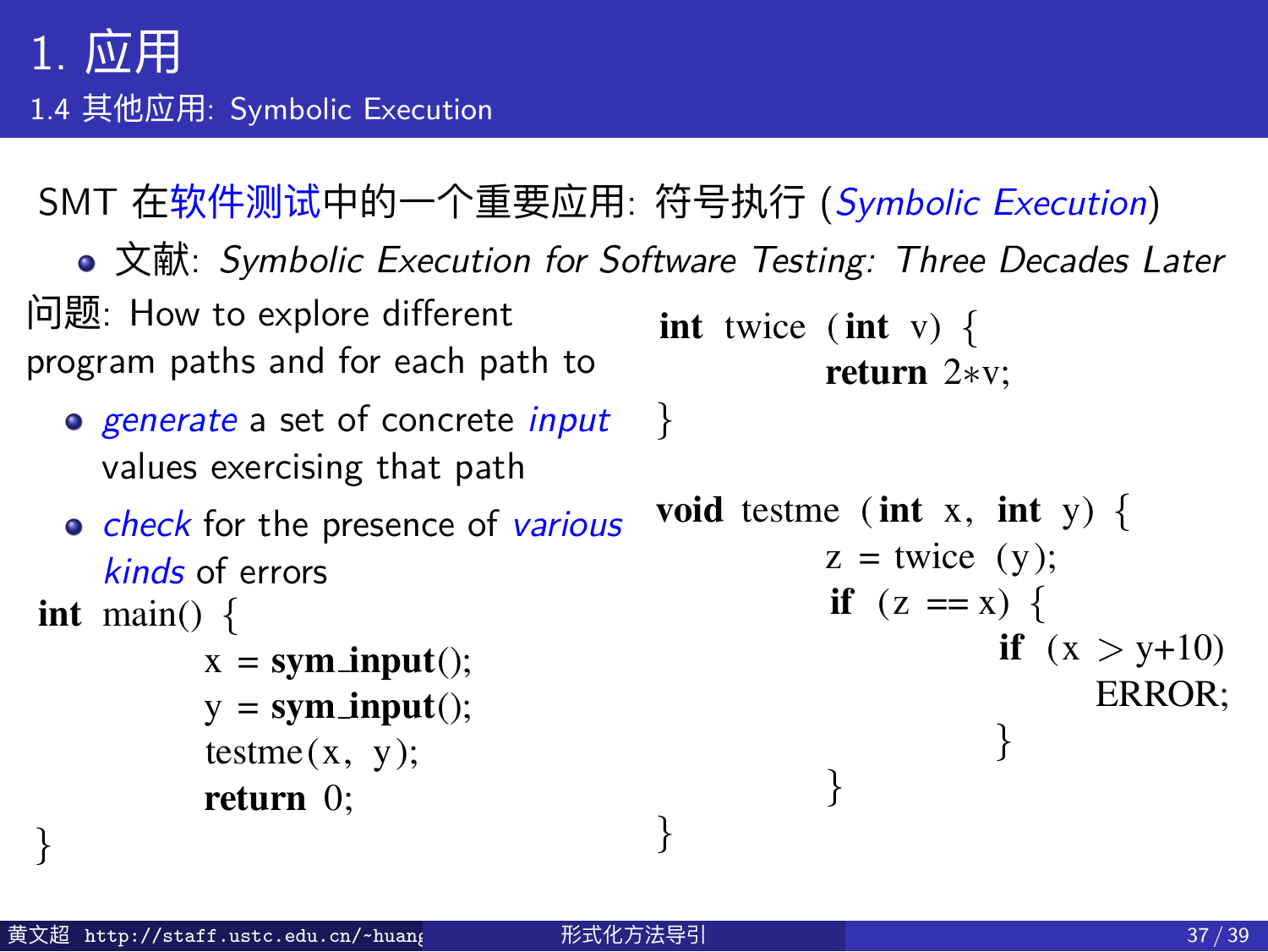## 1. 应用 1.4 其他应用: Symbolic Execution



```
14 /⇤ simple driver exercising testme () with sym inputs ⇤/
                                 x = 2y \wedge x > y + 10
```